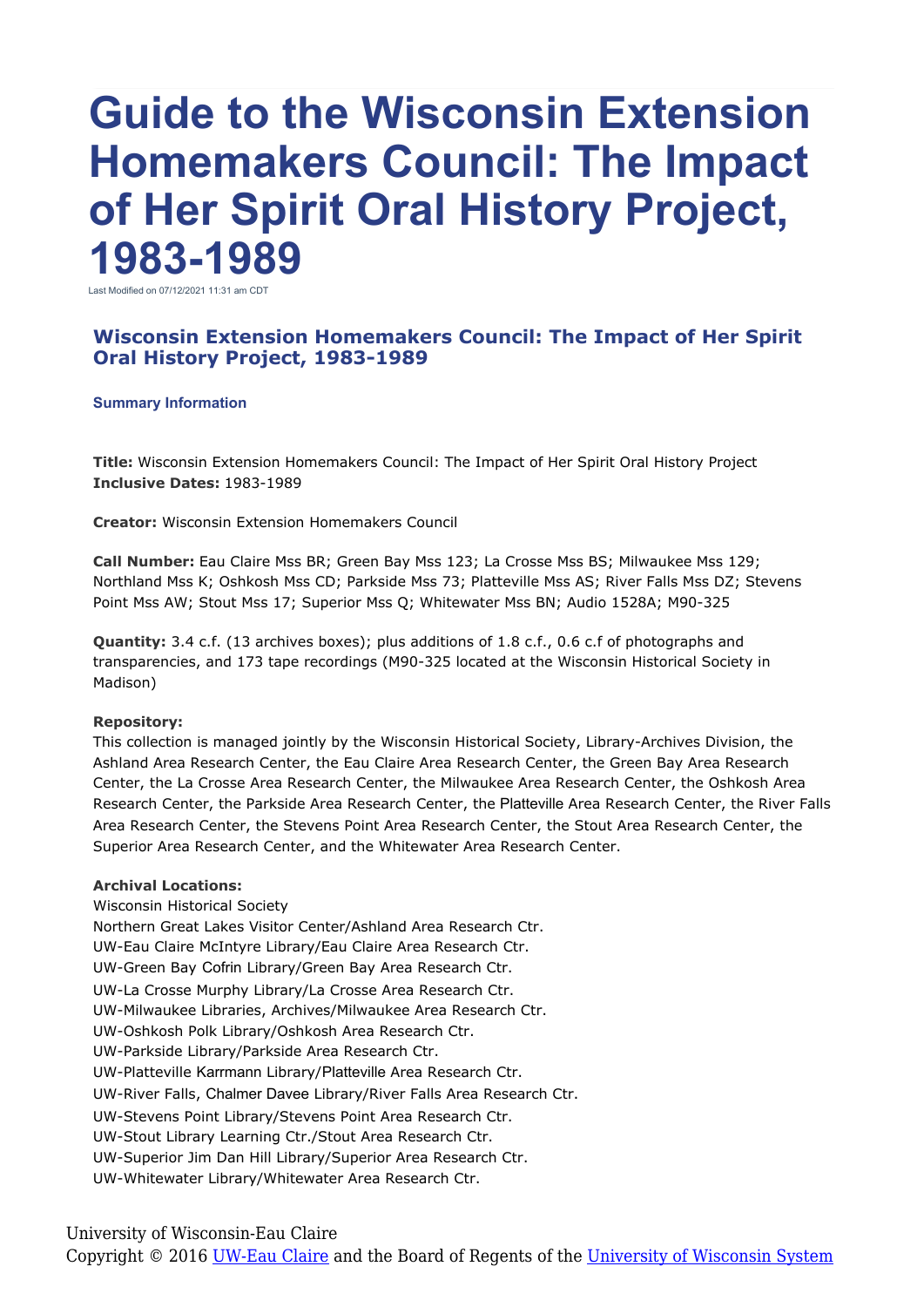## **Abstract:**

An oral history project undertaken by members of the Wisconsin Extension Homemakers Council (WEHC) as a celebration of the organization's 50th anniversary, focusing on the life stories of Wisconsin homemakers and on the influence of the WEHC in their lives. Included are tape-recorded interviews, transcripts, a published guide to the project, a copy of *Taste Wisconsin History* (a cookbook derived from the project), photographs, a copy of a slide/tape show with accompanying script, publicity materials, and discussion guide; and a script for a play based on the oral histories.

**Language:** English

**Search Terms**

## **Subject Terms**

- o Agriculture—Wisconsin
- o Home economics extension work—Women
- o Housewives—Women
- o Rural women—Wisconsin
- o Women—Wisconsin—Societies and clubs

## **Scope and Content Note**

A complete set of the transcripts is at the State Historical Society of Wisconsin. A duplicate set of the transcripts has been divided according to the counties of residence of the interviewees and is located at the appropriate area research centers. Also included in the area research center portions are copies of the discussion guides and publicity. A duplicate copy of the slide/tape show was sent to the River Falls, Green Bay, Milwaukee, Stevens Point, and Northland area research centers. The duplicate transcripts are considered part of the collection; the slide/tape show and publications are considered as given to the centers for integration into their campus resources as each sees fit. The slide/tape show was donated with the expectation that it will be allowed to circulate.

The tapes are housed at the State Historical Society of Wisconsin, and are part of accession M90-325. Transcripts are available for all but one interview. A few transcripts do not have accompanying cassettes. The audio cassettes are grouped by county. The transcripts are boxed in alphabetical order according to last name, with some exceptions due to group interviews.

#### **Administrative/Restriction Information Acquisition Information**

Presented by the Wisconsin Extension Homemakers Council via Georgia Hoberg, 1990. Accession Number: M90-325

## **Processing Information**

Processed by Donna Sereda and Ann Hokanson, 1991.

## **Contents List**

| <b>Series: Area Research Center Transcripts</b> |                                                |
|-------------------------------------------------|------------------------------------------------|
| Eau                                             | Buffalo, Chippewa, Clark, Eau Claire, Rusk and |

## University of Wisconsin-Eau Claire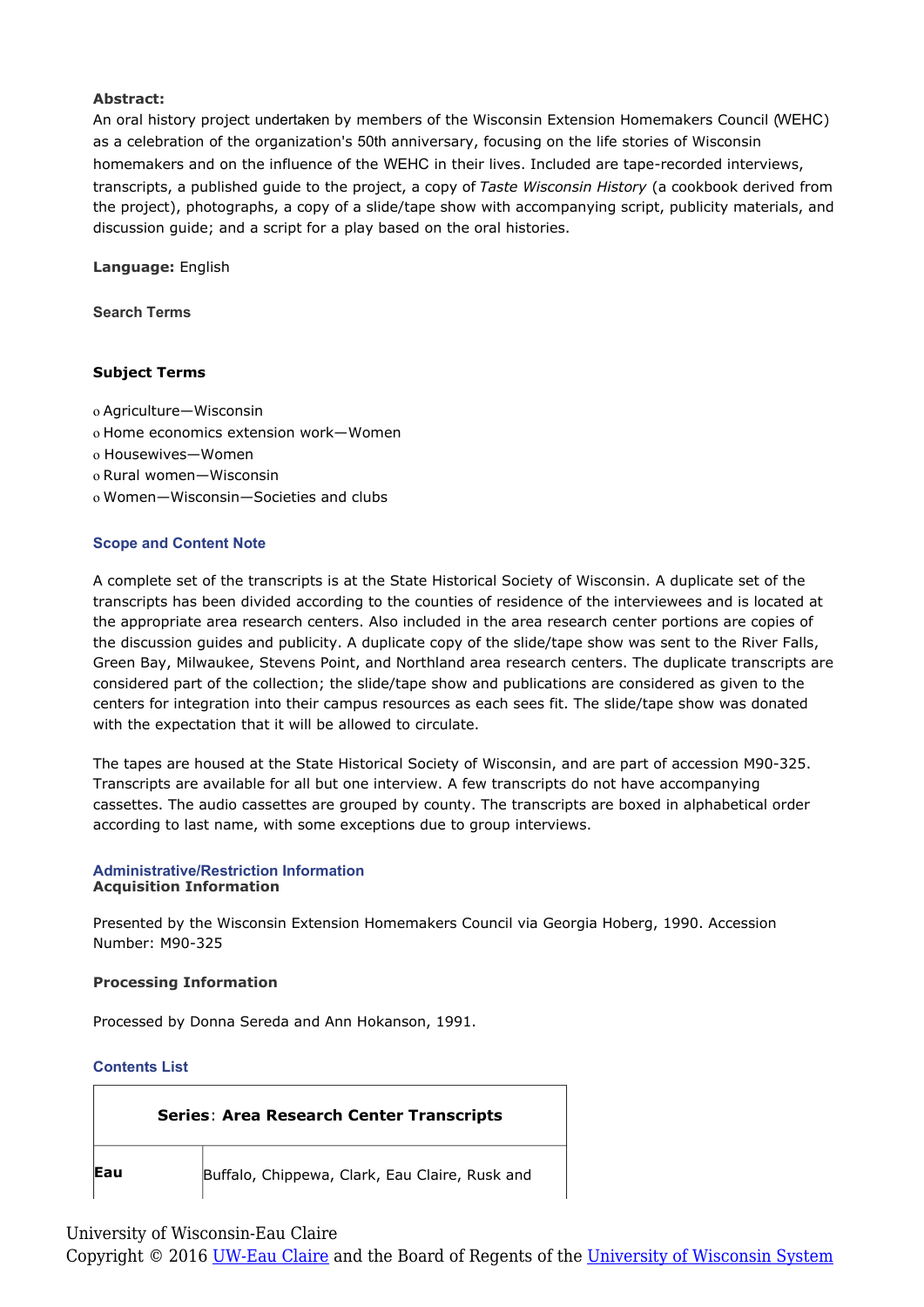|                      | Claire Mss BR Taylor counties transcripts                 |
|----------------------|-----------------------------------------------------------|
|                      | Brown, Calumet, Door, Florence, Kewaunee,                 |
| Green                | Manitowoc, Marinette,                                     |
| Bay Mss 123          | Menominee, Oconto, Outagamie and Shawano counties         |
|                      | transcripts                                               |
| La                   | Jackson, La Crosse, Monroe, Trempealeau and               |
| <b>Crosse Mss</b>    | Vernon counties transcripts                               |
| BS                   |                                                           |
| Milwaukee            | Milwaukee, Ozaukee, Sheboygan, Washington and             |
| <b>Mss 129</b>       | Waukesha counties transcripts                             |
| Northland            | Ashland, Bayfield, Forest, Iron, Oneida, Price,           |
| Mss K                | Sawyer, Vilas and Washburn counties transcripts           |
|                      | Oshkosh Mss Dodge, Fond du Lac, Green Lake, Marquette and |
| CD                   | Winnebago counties transcripts                            |
| Parkside Mss         | Kenosha and Racine counties transcripts                   |
| 73                   |                                                           |
| Platteville Mss      | Crawford, Grant, Green, Iowa, Lafayette and               |
| AS                   | Richland counties transcripts                             |
| <b>River Falls</b>   | Burnett, Pierce, Polk and St. Croix counties              |
| <b>Mss DZ</b>        | transcripts                                               |
| <b>Stevens Point</b> | Adams, Juneau, Langlade, Lincoln, Marathon,               |
| Mss AW               | Portage, Waupaca, Waushara and Wood counties              |
|                      | transcripts                                               |
|                      | Stout Mss 17 Barron, Dunn and Pepin counties transcripts  |
| <b>Superior Mss</b>  | Douglas county transcripts                                |
| Q<br>Whitewater      |                                                           |
| Mss BN               | Jefferson, Rock and Walworth counties transcripts         |
|                      | <b>Series: Tape Recordings and Transcripts</b>            |
|                      | Audio 1528A Tape Recordings                               |
| 1528A/1              | Slide/tape show                                           |
|                      | <b>Ashland County</b>                                     |
|                      | Kurki, Bertha, 1985 October 19                            |
|                      |                                                           |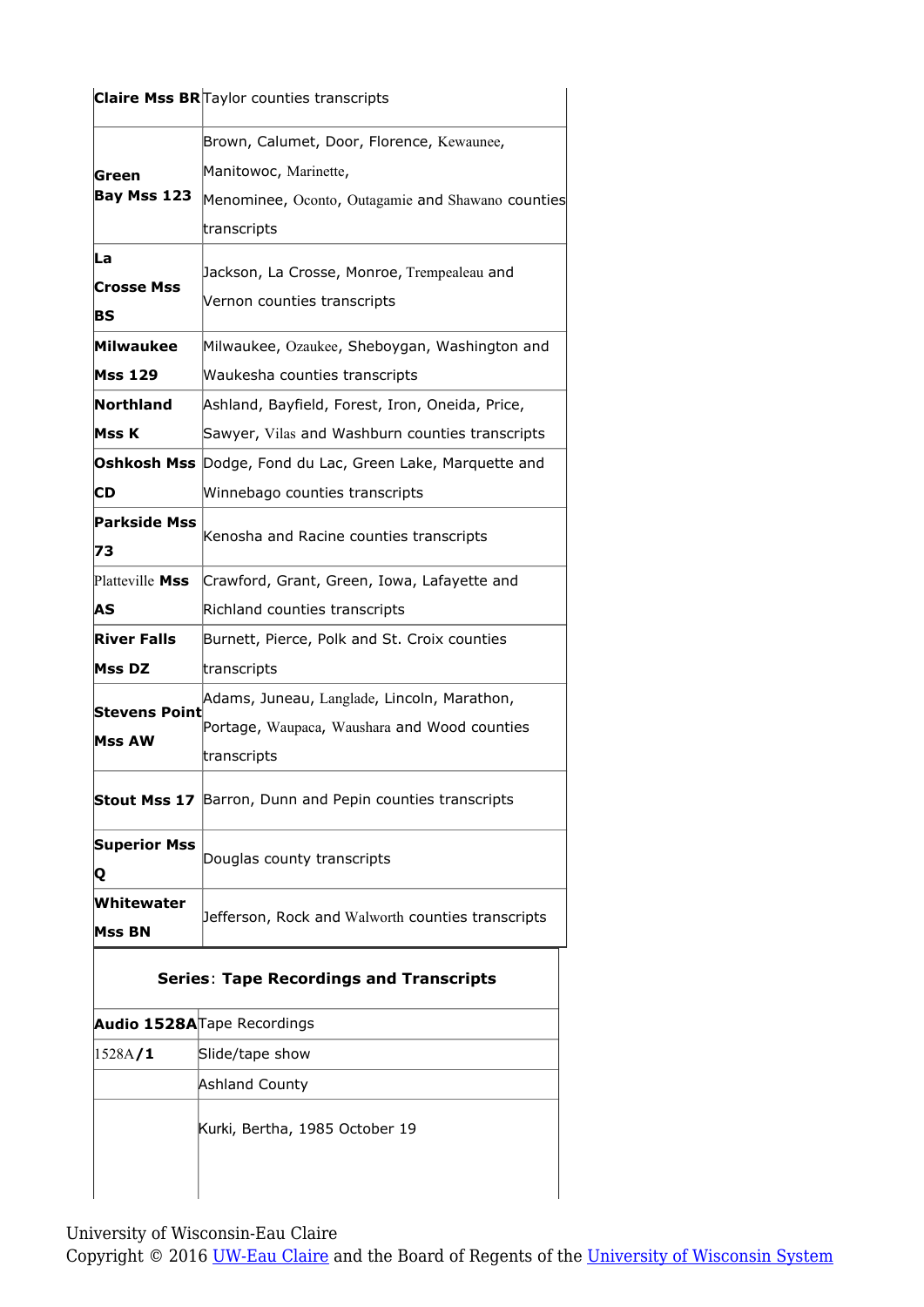| 1528A/2         |                                                 |
|-----------------|-------------------------------------------------|
|                 |                                                 |
|                 |                                                 |
|                 |                                                 |
|                 |                                                 |
|                 |                                                 |
|                 |                                                 |
|                 |                                                 |
|                 |                                                 |
|                 |                                                 |
|                 |                                                 |
|                 | <b>Barron County</b>                            |
| 1528A/3         | Cromley, Anna, 1985 January 29                  |
| 1528A/4         | Waterman, Julie, 1985 September 11              |
|                 | Bayfield County                                 |
| 1528A/5         | Chambers, Augusta, 1985 April 22                |
| 1528A/ <b>5</b> | Harnois, Ruth, 1985 December 10                 |
| 1528A/6         | Lindahl, Aili G., 1985 April 27                 |
| 1528A/7         | Morey, Elizabeth, 1984 November 14              |
| 1528A/8         | Taipale, Bernice, 1986 January 13               |
|                 | <b>Brown County</b>                             |
| 1528A/9-10      | Klug, Barbara, 1988 January 28                  |
|                 | 1528A/11-12 Verhaagh, Katherine, 1986 August 20 |
|                 | Burnett County                                  |
| 1528A/13        | Peck, Helen                                     |
|                 | Calumet County                                  |
| 1528A/14        | Degeneffe, Patranella, 1986 November 21         |
|                 | Gerner, Muriel, 1985 May 1                      |
| 1528A/15        |                                                 |
| 1528A/16        | Sattler, Diane, 1985 May 28                     |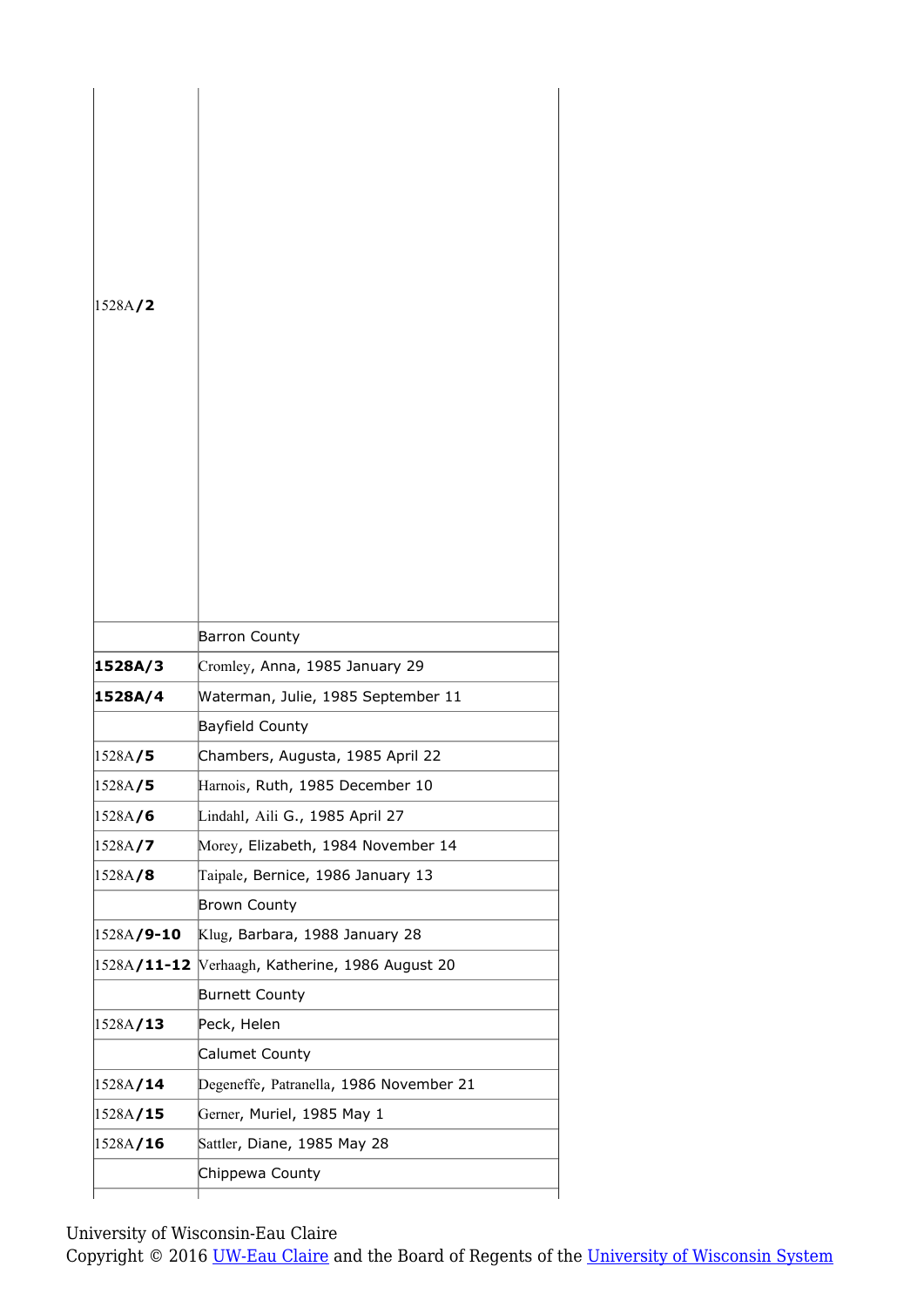| 1528A/17         | Bachellor, Gwen Malum, 1985 August      |
|------------------|-----------------------------------------|
| 1528A/18         | Gingras, Sachiko, 1987 April 29         |
| 1528A/21         | King, Margaret L., 1987 March 10        |
| 1528A/19         | Korn, Ruth, 1987 March 13               |
|                  | 1528A/20-21 Smiley, Fran, 1987 April 29 |
|                  | Clark County                            |
| 1528A/ <b>23</b> | Bobrofsky, Judith, 1985 May 8           |
| 1528A/24         | Bobrofsky, Thomas, 1985 May 8           |
| 1528A/ <b>25</b> | Stang, Leslie, 1986 February 4          |
|                  | Columbia County                         |
| 1528A/ <b>26</b> | Gutzman, Mabel, 1985 September 24       |
| 1528A/ <b>27</b> | Link, Nora Mae, 1985 September 30       |
| 1528A/27         | Minnema, Mary, 1985 October 3           |
| 1528A/28         | Trenary, Katherine, 1985 November 11    |
|                  | Crawford County                         |
| 1528A/29         | Becwar, Janell, 1985 March 3            |
|                  | Dane County                             |
| 1528A/30         | Baumann, Isabel H., 1985 January 28     |
|                  | Door County                             |
| 1528A/31         | Birdsall, Marion, 1985 November 11      |
|                  | Birnschein, Patty                       |
| 1528A/32         | 1985 November 11                        |
| 1528A/ <b>33</b> | 1987 May 26                             |
| 1528A/34         | Erickson, Mirian, 1985 November 4       |
| 1528A/35-<br>36  | Hilbert, Betty, 1987 April 10           |
| 1528A/ <b>37</b> | Reinhard, Glenna, 1984 November 8       |
| 1528A/ <b>38</b> | Smith, Gladys, 1987 July 15             |
|                  | Douglas County                          |
| 1528A/ <b>39</b> | Dahlberg, Wanda, 1985 November 22       |
| 1528A/40         | Holterman, Joyce, 1986 September 2      |
| 1528A/41         | McConnell, Elizabeth J., 1985 June 22   |
| 1528A/42         | Saari, Aleda, 1984 December 4           |
|                  | Dunn County                             |
| 1528A/43         | Lausted, Celia, 1981 September 1        |
| 1528A/44         | Vennes, Laura, 1986 March 31            |
|                  |                                         |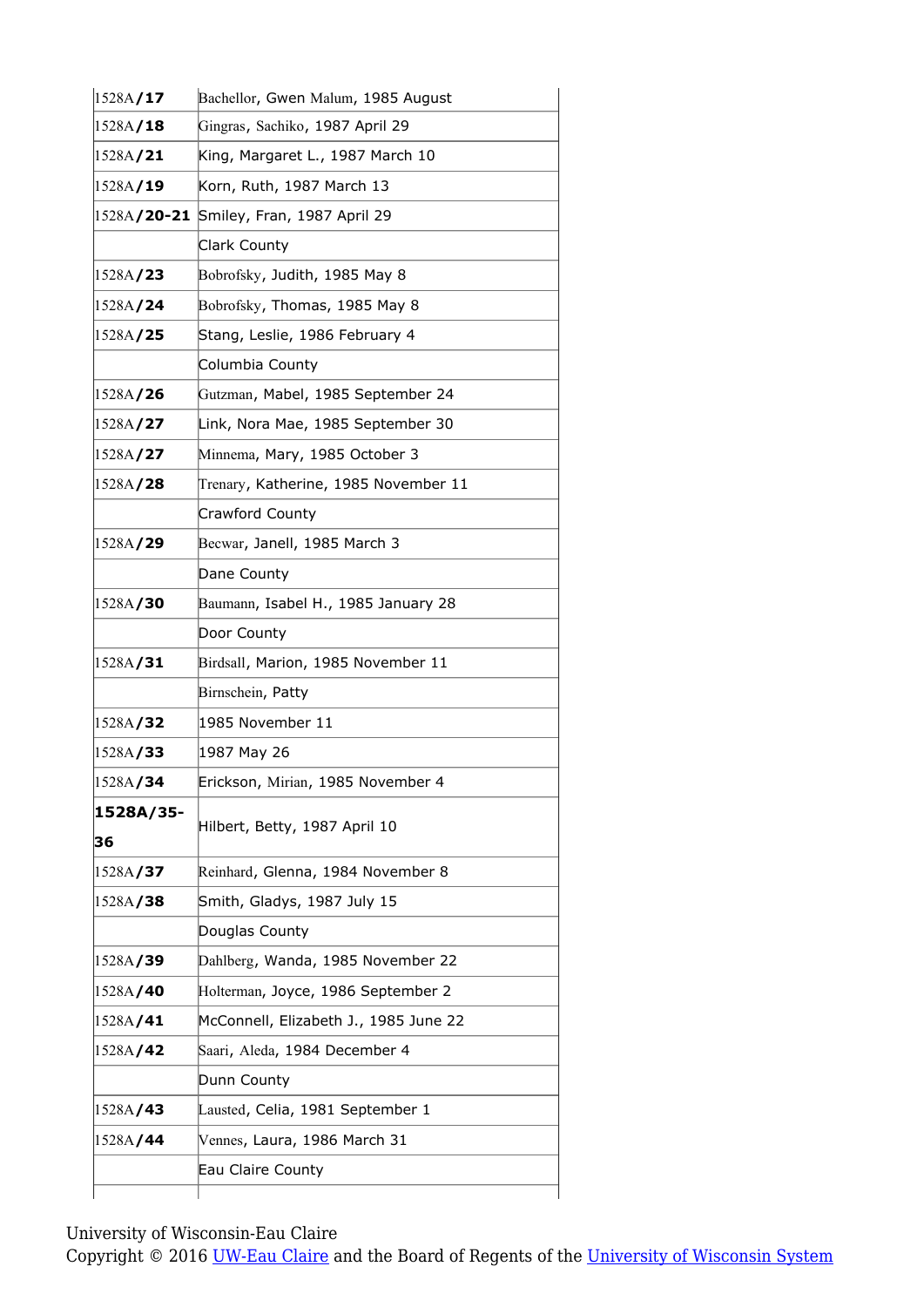| 1528A/45         | Bullis, Thelma, 1985 April                       |
|------------------|--------------------------------------------------|
| 1528A/46         | Garrison, Shari, 1986 March 19                   |
| 1528A/ <b>47</b> | Michaud, Margaret, 1985 July                     |
| 1528A/48         | Parker, Irene, 1986 October                      |
|                  | Fond du Lac County                               |
| 1528A/49         | Burkholder, Virginia, 1985 February 8            |
|                  | <b>Grant County</b>                              |
|                  | 1528A/50-51 Edge, Inga, 1986 February 9          |
|                  | 1528A/50-51 Gratz, Barbara, 1986 February 9      |
|                  | 1528A/50-51 Howell, Verda, 1986 February 9       |
|                  | 1528A/50-51 Huntington, Blanche, 1986 February 9 |
|                  | 1528A/50-51 Jentz, Rebecca, 1986 February 9      |
| 1528A/50-        | Johnson, June, 1986 February 9                   |
| 51               |                                                  |
|                  | 1528A/50-51 Riley, Evelyn, 1986 February 9       |
|                  | <b>Green County</b>                              |
| 1528A/ <b>52</b> | Ammann, Thelma                                   |
| 1528A/53         | Chesebro, Dorothy (Note: No transcript.)         |
| 1528A/54         | Leuenberger, Ida                                 |
| 1528A/ <b>55</b> | Schiesser, Elda                                  |
|                  | <b>Green Lake County</b>                         |
| 1528A/56         | Berger, Lillian                                  |
|                  | Hill, Betty                                      |
| 1528A/57         | 1984 November 19                                 |
| 1528A/ <b>58</b> | 1985 March 20                                    |
| 1528A/59         | Janes, Agnes, 1985 February 5                    |
| 1528A/60         | Kahl, Bernice, 1986 May 19                       |
| 1528A/61         | Kiener, Kenlyn, 1985 January 7                   |
|                  | Lawler, Margaret                                 |
| 1528A/ <b>62</b> | 1985 February 28                                 |
| 1528A/63         | 1985 March 14                                    |
| 1528A/64         | Ruff, Gwen, 1985 October 2                       |
| 1528A/ <b>65</b> | Wyse, Mary, 1985 February 21                     |
|                  | Iowa County                                      |
| 1528A/ <b>66</b> | Clifton, Lois Jean, 1986 August 22               |
|                  |                                                  |
| 1528A/67         | Johnsen, Martha, 1986 September 18               |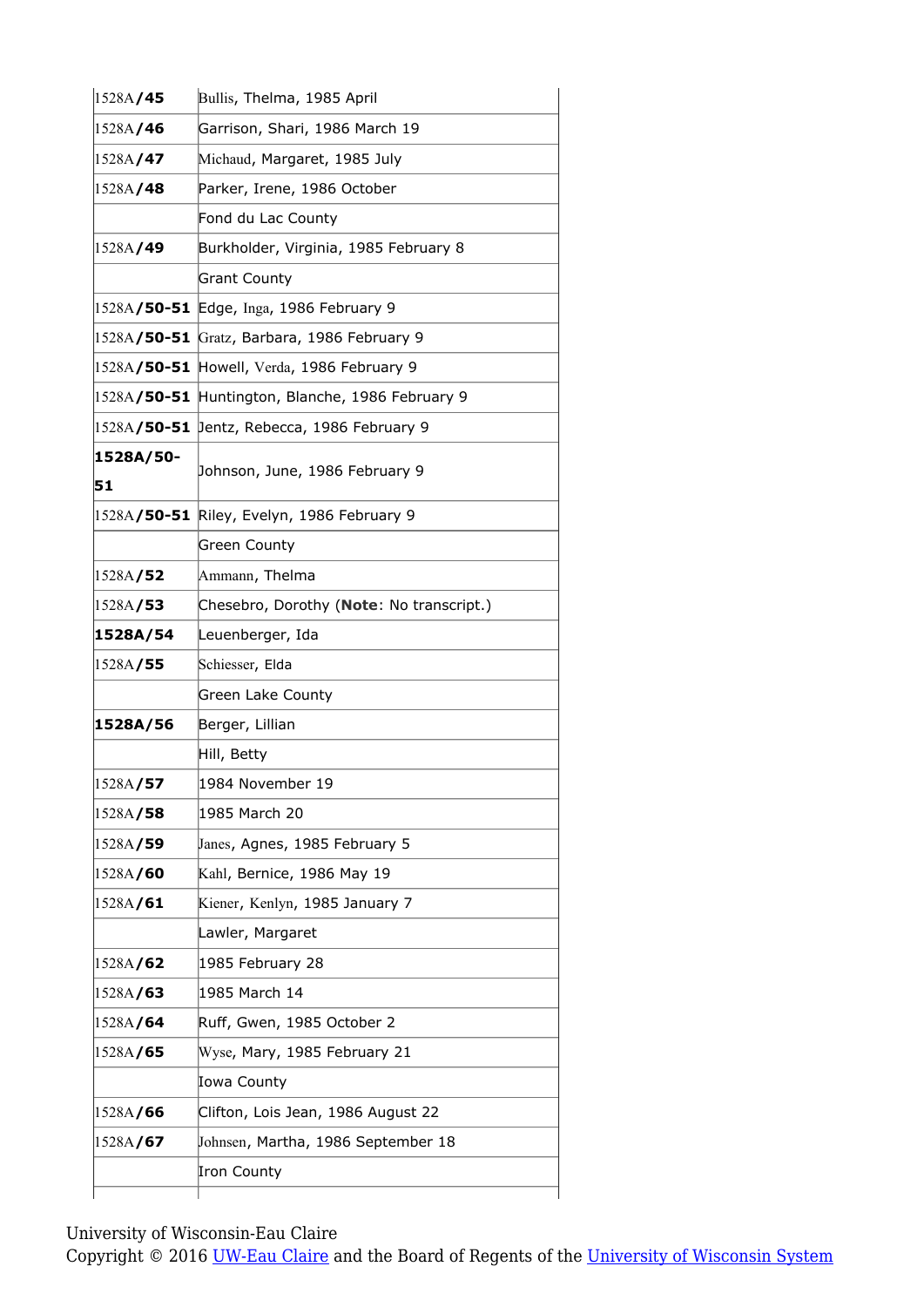| 1528A/68         | Corrigan, Lillian, 1985 January 19            |
|------------------|-----------------------------------------------|
| 1528A/70         | Fafford, Leda, 1985 January 28                |
|                  | 1528A/69-70 Hoffren, Marjorie, 1985 October 7 |
|                  | 1528A/69-70 Innes, Barbara, 1985 October 7    |
|                  | Jackson County                                |
| 1528A/71         | Epstein, Elisabeth (Betty), 1985 April        |
|                  | Kenosha County                                |
| 1528A/ <b>72</b> | Biehn, Trudi, 1985 May 22                     |
| 1528A/73         | Dehne, Ruth C., 1985 January 27               |
| 1528A/ <b>74</b> | Jaeger, Charlotte C., 1986 February 24        |
| 1528A/74         | Thomas, Lucille M., 1985 October 28           |
| 1528A/ <b>75</b> | Zirbel, Marylln M., 1985 February 18          |
|                  | Kewaunee County                               |
| 1528A/ <b>77</b> | Bosdech, Blanche, 1985 March                  |
| 1528A/ <b>76</b> | Cherovsky, Pauline, 1985 February             |
| 1528A/78         | Dembinski, Leona, 1985 March 11               |
| 1528A/77         | Gruendemann, Ruth, 1985 March                 |
| 1528A/77         | Herrmann, Josephine, 1985 March               |
| 1528A/79         | Hoverson, Effie, 1985 March 13                |
| 1528A/78         | Janowski, Sophia, 1985 March 11               |
| 1528A/77         | Kirchman, Joyce, 1985 March                   |
| 1528A/76         | Kuehl, Lorna, 1985 February                   |
| 1528A/79         | Laskowski, Marie, 1985 March 13               |
| 1528A/76         | Mach, Caroline, 1985 February                 |
| 1528A/78         | Ratajczak, Gladys, 1985 March 11              |
| 1528A/78         | Schlies, Lucy, 1985 March 11                  |
| 1528A/79         | Schultz, Jeannette, 1985 March 13             |
| 1528A/ <b>79</b> | Steinburger, Diane, 1985 March 13             |
| 1528A/ <b>77</b> | Viste, Ruth, 1985 March                       |
| 1528A/ <b>77</b> | Wheeler, Joni, 1985 March                     |
| 1528A/ <b>77</b> | Wolske, Judith, 1985 March                    |
|                  | La Crosse County                              |
| 1528A/ <b>80</b> | Halverson, Leilah, 1985 May 3                 |
| 1528A/82         | Hulberg, Helen, 1985 June                     |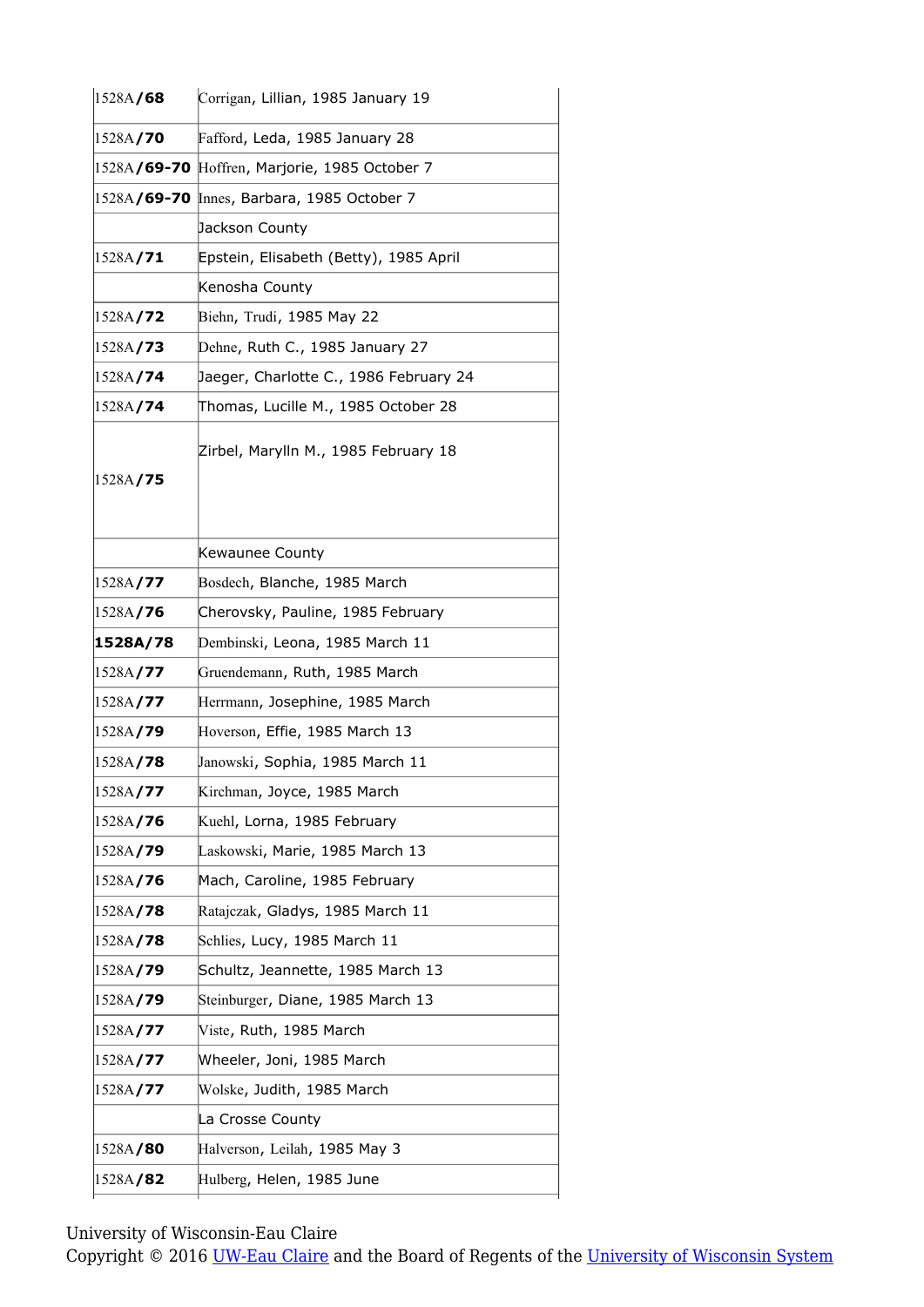| 1528A/82          | Knudsen, Effie, 1985 June                  |
|-------------------|--------------------------------------------|
| 1528A/83          | Nuttleman, Alice, 1985 May 7               |
| 1528A/84          | Rhyme, Florence, 1986 March                |
| 1528A/ <b>84</b>  | Roberts, Elsie, 1986 March                 |
|                   | Lafayette County                           |
| 1528A/81          | Hillery, Marybelle, 1985 February 23       |
| 1528A/81          | Stevenson, Carolyn, 1985 February 23       |
|                   | Lincoln County                             |
| 1528A/ <b>85</b>  | Eaton, Marie, 1985 September 10            |
| 1528A/ <b>86</b>  | Hass, Grace, 1985 August 23                |
| 1528A/87          | Kolka, Ann E., 1986 January 30             |
| 1528A/88          | Leino, Grace, 1986 January 30              |
| 1528A/88          | Meyer, Irene, 1986 January 30              |
|                   | Manitowoc County                           |
| 1528A/89          | Beyer, Ruth, 1985 November 14              |
| 1528A/90          | Brandl, Doris, 1986 January 8              |
| 1528A/91          | Schwake, Ora, 1985 January 14              |
|                   | Marathon County                            |
| 1528A/92          | Bhend, Marilyn                             |
| 1528A/ <b>22</b>  | Blaha, Vlasta, 1986 February 5             |
| 1528A/ <b>93</b>  | David, Florence, 1985 November 2           |
| 1528A/ <b>94</b>  | Gliniecki, Mae, 1986 April 10              |
| 1528A/94          | Jorgenson, Lois, 1986 April 10             |
| 1528A/95          | Kadonsky, Elizabeth (Betty), 1986 April 10 |
| 1528A/ <b>96</b>  | Plisch, Christine, 1985 May 14             |
| 1528A/ <b>97</b>  | Rankl, Ethel, 1985 May 13                  |
| 1528A/98          | Reinhardt, Esther, 1985 May 13             |
| 1528A/99          | Wahl, Laura, 1986 April 10                 |
|                   | Marquette County                           |
| 1528A/ <b>30</b>  | McDowell, Ardith, 1985 January 28          |
|                   | Milwaukee County                           |
| 1528A/100         | Drakos, Pat, 1985 January 27               |
| 1528A/101         | Schmidt, Verna, 1985 May                   |
| 1528A/101         | Wszalek, Jackie, 1985 May                  |
|                   | Monroe County                              |
| 1528A/ <b>102</b> | Fauska, Marion, 1986 March 17              |
| 1528A/103         | Flaig, Mae, 1986 February 26               |
|                   |                                            |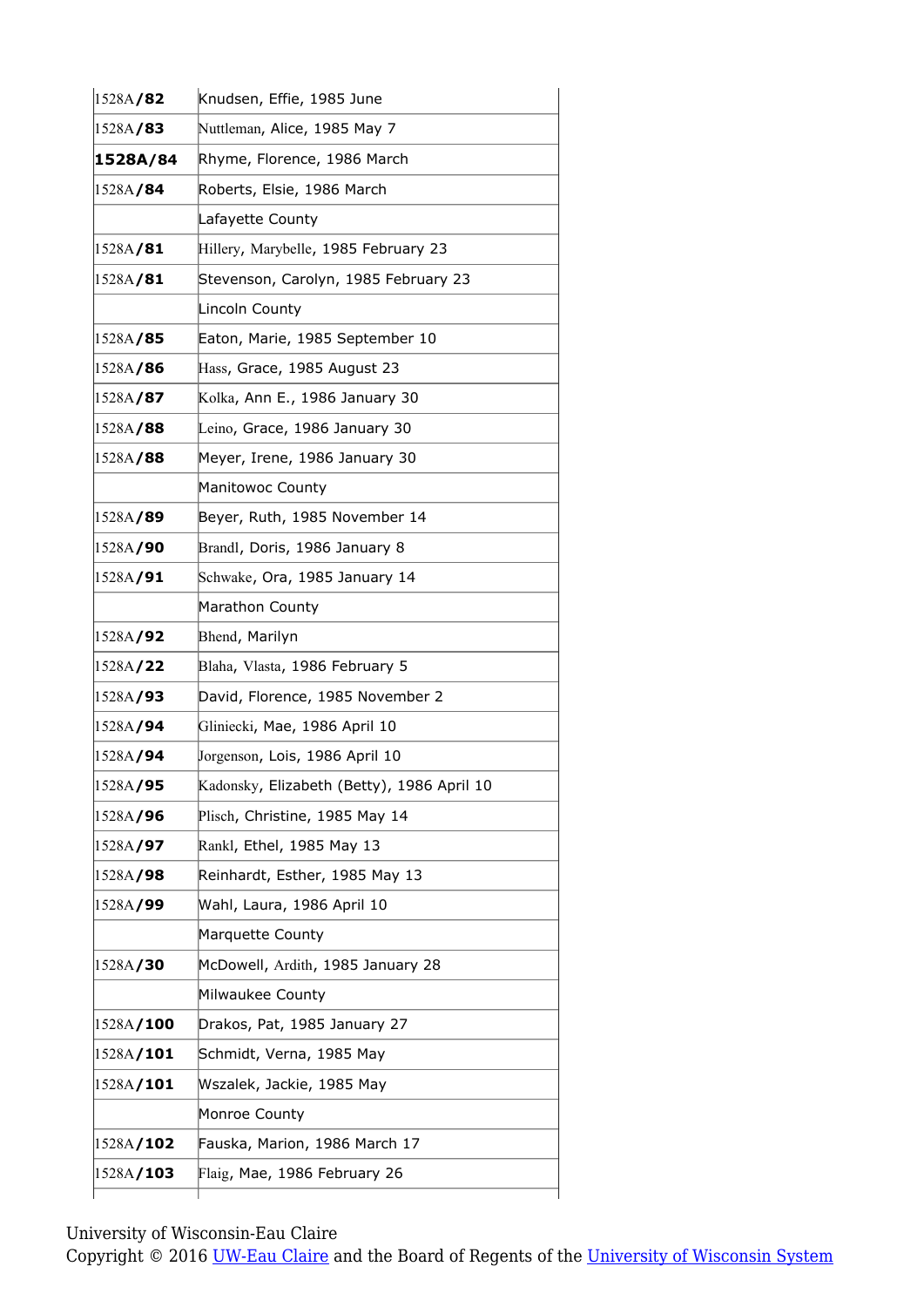| 1528A/104          | Kenyon, Delores, 1986 February 26        |
|--------------------|------------------------------------------|
| 1528A/105          | O'Rourke, Margaret, 1986 May 28          |
|                    | Oconto County                            |
| 1528A/ <b>106</b>  | Buseman, Sally, 1986 April 15            |
| 1528A/107          | O'Harrow, Audrey, 1986 April 15          |
| 1528A/108          | Quirt, Emmy, 1986 April 18               |
|                    | Outagamie County                         |
| 1528A/109          | Culbertson, Marjorie, 1986 January 14    |
| 1528A/110          | Ohm, Leonora, 1986 March 2               |
| 1528A/111          | Schaefer, Georgia, 1986 May 1            |
| 1528A/112          | Sherman, Edna, 1986 March 26             |
| 1528A/113          | Steiner, Diane, 1985 January 22          |
| 1528A/114          | Werner, Eleanor, 1986 May 2              |
|                    | Ozaukee County                           |
| 1528A/115          | Clasen, Wilma, 1989 July 26              |
| 1528A/116          | Hahm, Virginia M., 1989 July 26          |
| 1528A/117          | Pipkorn, Betty, 1987 January 11          |
|                    | Pepin County                             |
| 1528A/118          | Weiss, Evelyn, 1985 June 20              |
|                    | Pierce County                            |
| 1528A/119          | Christenson, Beatrice, 1985 September 28 |
| 1528A/120          | Emerson, Becky L., 1985 September 25     |
| 1528A/121          | Hoberg, Georgia, 1985 August 26          |
| 1528A <b>/122-</b> |                                          |
| 124                | Pechacek, Marian, 1985 May 7             |
| 1528A/125          | Storm, Lucille, 1987 March 1             |
|                    | Polk County                              |
| 1528A/126          | Johnson, Norma Larson, 1984 November 29  |
|                    | Portage County                           |
| 1528A/127          | Ekelin, Ruth, 1987 April 10              |
| 1528A/127          | Hopkins, Flora, 1987 April 10            |
| 1528A/128          | Sannes, Henrietta, 1987 October 26       |
|                    | <b>Richland County</b>                   |
|                    | Marshall, Emma, 1986 May 5               |
| 1528A/129          |                                          |
| 1528A/130          | Tydrich, Sheila Rae, 1986 March 4        |
| 1528A/131          | Wallace, Hazel, 1986 February 27         |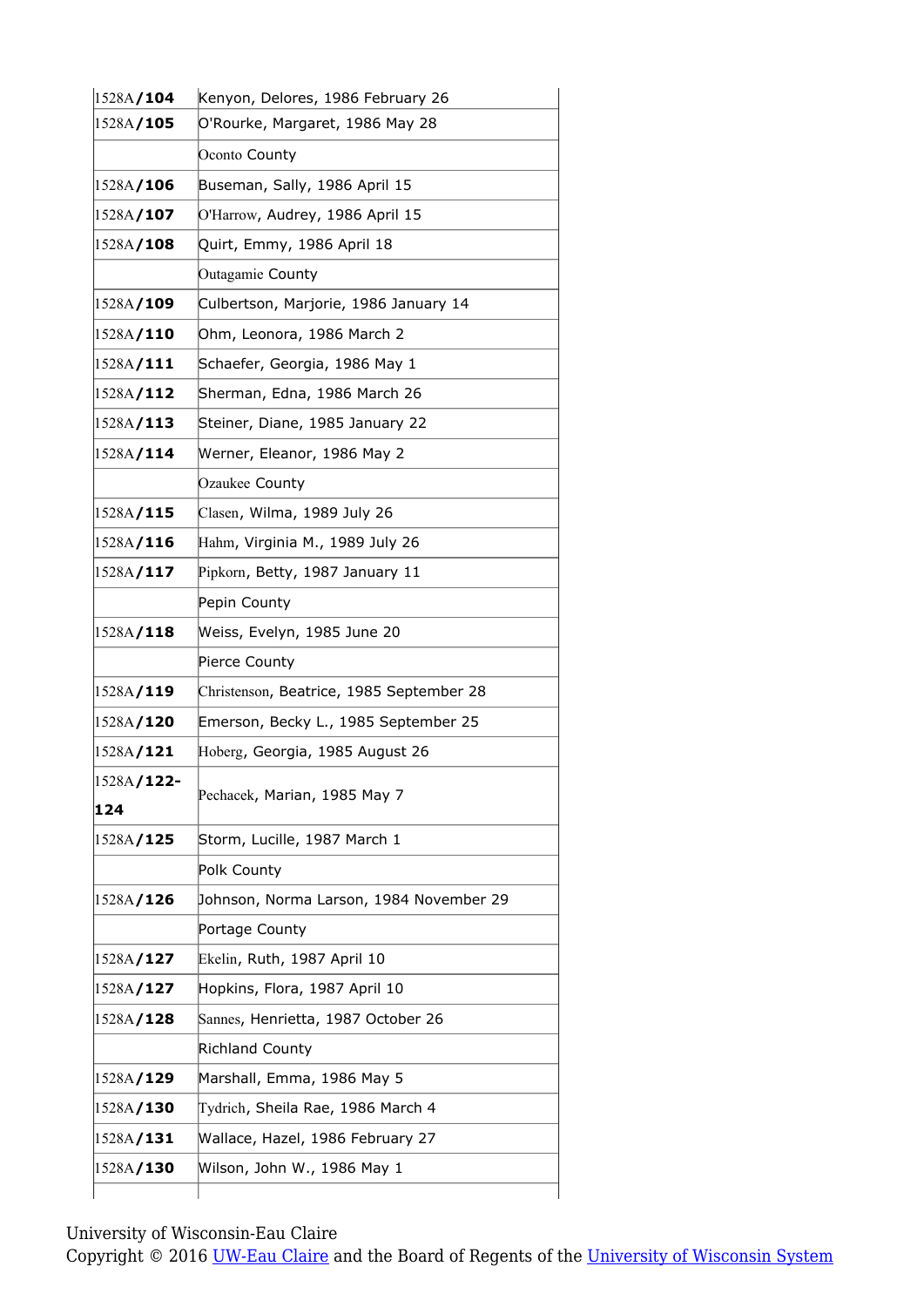|                           | Rock County                                       |
|---------------------------|---------------------------------------------------|
| 1528A <b>/132-</b><br>135 | Hargraves, Priscilla Jane Damrow, 1987 January 11 |
| 1528A/136                 | Laube, Granada, 1985 March 18                     |
| 1528A/137                 | Mohns, Margaret, 1985 September 11                |
|                           | <b>Rusk County</b>                                |
| 1528A/138                 | Dean, Helen, 1987 June 3                          |
| 1528A/138                 | Knutson, Lois, 1987 June 3                        |
|                           | Sauk County                                       |
| 1528A/141                 | Anderson, Carol, 1986 August 19                   |
| 1528A/142                 | Anderson, Van, 1985 May 30                        |
|                           | Sawyer County                                     |
| 1528A/143                 | Tousley, Betty, 1985 August 10                    |
|                           | Shawano County                                    |
| 1528A/ <b>145</b>         | Habeck, Leone, 1985 April 2                       |
| 1528A/146                 | Hacker, Alice, 1986 June 24                       |
| 1528A/147                 | Schreiber, Effie, 1985 April 9                    |
| 1528A/148                 | Westphal, Martha, 1985 May 23                     |
|                           | Sheboygan County                                  |
|                           |                                                   |
| 1528A/ <b>144</b>         | Allmann, Lina M., 1986 September 19               |
| 1528A/149                 | Hesselink, Barbara, 1986 September 5              |
|                           | St. Croix County                                  |
| 1528A/139                 | Bergman, Lucille, 1985 January 30                 |
| 1528A/140                 | Sarinske, Evelyn, 1985 March 18                   |
|                           | <b>Taylor County</b>                              |
| 1528A/ <b>150</b>         | Daglvig, Ione, 1987 July 10                       |
| 1528A/151                 | McCarron, Ethel, 1985 November 15                 |
|                           | Vernon County                                     |
| 1528A/ <b>152</b>         | Bassett, Helen, 1986 March 18                     |
| 1528A/153                 | Dach, Joanne, 1986 June 20                        |
| 1528A/152                 | Dobbs, Dott, 1986 March 18                        |
| 1528A/154                 | Nixon, Josephine, 1982 May 17                     |
|                           | Walworth County                                   |
| 1528A/155                 | Bray, Betty, 1986 March 4                         |
| 1528A/155                 | Guthrie, Eileen, 1986 March 4                     |
|                           |                                                   |
| 1528A/156                 | Nelson, Helen, 1986 January 29                    |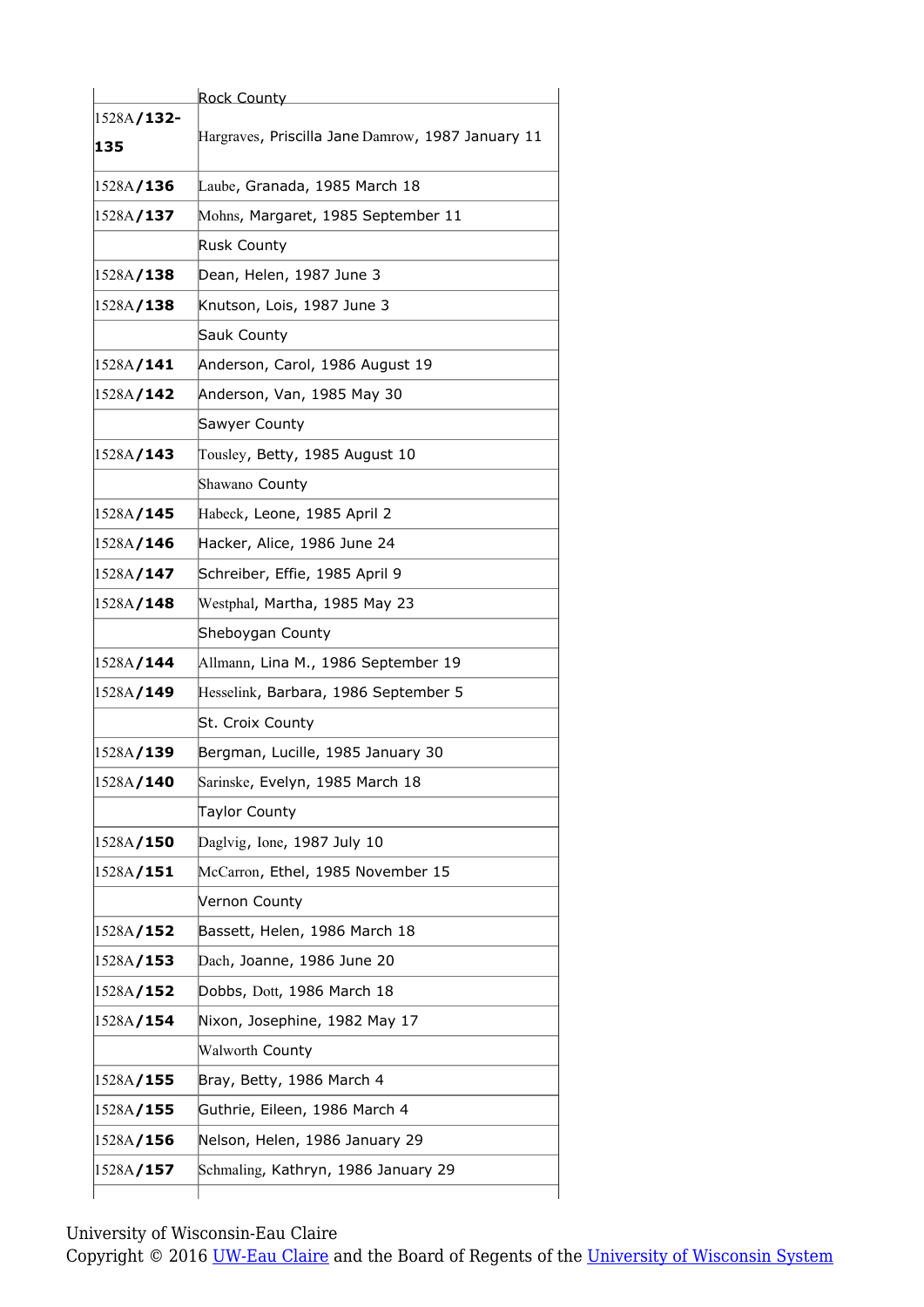| <b>Washburn County</b><br>Anderson, Norma L., 1985 May 23<br>Brown, Opal, 1986 July 22<br>Hubin, Ferne, 1986 May 21<br>Toftness, Hulda, 1986 May 21<br>Washington County<br>Degnitz, Minnie, 1985 April 24<br>Esselman, Helen, 1985 April 24<br>Garty, Judy, 1985 May 30<br>Held, Isabelle, 1985 April 10<br>Trester, Marge, 1985 April 24<br>Vivian, Janice, 1985 June 5<br>Weber, Bernice, 1987 April 17<br>Waushara County<br>Sennholz, Barbara, 1987 April 3<br>VanLoon, Jean, 1987 April 3<br>Winnebago County<br>Barthels, Lorraine, 1986 February 25<br>Beck, Jane, 1986 January 24<br>Spiegelberg, Leola, 1986 January 24<br>Wuest, Kathleen, 1985 January 22<br>Wood County<br>Blonien, Lillian, 1982 February 8<br>Gatz, Hannah, 1987 March<br>Discussion guide<br>Project guide<br>Publicity materials<br>Slide/tape show script<br>Taste Wisconsin History script | 1528A/158 | Vander Veen, Mary, 1984 December 5 |
|-------------------------------------------------------------------------------------------------------------------------------------------------------------------------------------------------------------------------------------------------------------------------------------------------------------------------------------------------------------------------------------------------------------------------------------------------------------------------------------------------------------------------------------------------------------------------------------------------------------------------------------------------------------------------------------------------------------------------------------------------------------------------------------------------------------------------------------------------------------------------------|-----------|------------------------------------|
| 1528A/159<br>1528A/160<br>1528A/ <b>161</b><br>1528A/162<br>1528A/165<br>1528A/ <b>163</b><br>1528A/166<br>1528A/ <b>164</b><br>1528A/ <b>165</b><br>1528A/166<br>1528A/164<br>1528A/167<br>1528A/168<br>1528A <b>/169</b><br>1528A/170<br>1528A/170<br>1528A/171<br>1528A/ <b>172</b><br>1528A/ <b>173</b><br>M90-325<br>Box 1, Folder<br> 1 <br>Box 1, Folder<br>2<br>Box 1, Folder<br>3<br>Box 1, Folder<br>4<br>Box 1, Folder<br>5                                                                                                                                                                                                                                                                                                                                                                                                                                        |           |                                    |
|                                                                                                                                                                                                                                                                                                                                                                                                                                                                                                                                                                                                                                                                                                                                                                                                                                                                               |           |                                    |
|                                                                                                                                                                                                                                                                                                                                                                                                                                                                                                                                                                                                                                                                                                                                                                                                                                                                               |           |                                    |
|                                                                                                                                                                                                                                                                                                                                                                                                                                                                                                                                                                                                                                                                                                                                                                                                                                                                               |           |                                    |
|                                                                                                                                                                                                                                                                                                                                                                                                                                                                                                                                                                                                                                                                                                                                                                                                                                                                               |           |                                    |
|                                                                                                                                                                                                                                                                                                                                                                                                                                                                                                                                                                                                                                                                                                                                                                                                                                                                               |           |                                    |
|                                                                                                                                                                                                                                                                                                                                                                                                                                                                                                                                                                                                                                                                                                                                                                                                                                                                               |           |                                    |
|                                                                                                                                                                                                                                                                                                                                                                                                                                                                                                                                                                                                                                                                                                                                                                                                                                                                               |           |                                    |
|                                                                                                                                                                                                                                                                                                                                                                                                                                                                                                                                                                                                                                                                                                                                                                                                                                                                               |           |                                    |
|                                                                                                                                                                                                                                                                                                                                                                                                                                                                                                                                                                                                                                                                                                                                                                                                                                                                               |           |                                    |
|                                                                                                                                                                                                                                                                                                                                                                                                                                                                                                                                                                                                                                                                                                                                                                                                                                                                               |           |                                    |
|                                                                                                                                                                                                                                                                                                                                                                                                                                                                                                                                                                                                                                                                                                                                                                                                                                                                               |           |                                    |
|                                                                                                                                                                                                                                                                                                                                                                                                                                                                                                                                                                                                                                                                                                                                                                                                                                                                               |           |                                    |
|                                                                                                                                                                                                                                                                                                                                                                                                                                                                                                                                                                                                                                                                                                                                                                                                                                                                               |           |                                    |
|                                                                                                                                                                                                                                                                                                                                                                                                                                                                                                                                                                                                                                                                                                                                                                                                                                                                               |           |                                    |
|                                                                                                                                                                                                                                                                                                                                                                                                                                                                                                                                                                                                                                                                                                                                                                                                                                                                               |           |                                    |
|                                                                                                                                                                                                                                                                                                                                                                                                                                                                                                                                                                                                                                                                                                                                                                                                                                                                               |           |                                    |
|                                                                                                                                                                                                                                                                                                                                                                                                                                                                                                                                                                                                                                                                                                                                                                                                                                                                               |           |                                    |
|                                                                                                                                                                                                                                                                                                                                                                                                                                                                                                                                                                                                                                                                                                                                                                                                                                                                               |           |                                    |
|                                                                                                                                                                                                                                                                                                                                                                                                                                                                                                                                                                                                                                                                                                                                                                                                                                                                               |           |                                    |
|                                                                                                                                                                                                                                                                                                                                                                                                                                                                                                                                                                                                                                                                                                                                                                                                                                                                               |           |                                    |
|                                                                                                                                                                                                                                                                                                                                                                                                                                                                                                                                                                                                                                                                                                                                                                                                                                                                               |           |                                    |
|                                                                                                                                                                                                                                                                                                                                                                                                                                                                                                                                                                                                                                                                                                                                                                                                                                                                               |           |                                    |
|                                                                                                                                                                                                                                                                                                                                                                                                                                                                                                                                                                                                                                                                                                                                                                                                                                                                               |           |                                    |
|                                                                                                                                                                                                                                                                                                                                                                                                                                                                                                                                                                                                                                                                                                                                                                                                                                                                               |           |                                    |
|                                                                                                                                                                                                                                                                                                                                                                                                                                                                                                                                                                                                                                                                                                                                                                                                                                                                               |           |                                    |
|                                                                                                                                                                                                                                                                                                                                                                                                                                                                                                                                                                                                                                                                                                                                                                                                                                                                               |           |                                    |
|                                                                                                                                                                                                                                                                                                                                                                                                                                                                                                                                                                                                                                                                                                                                                                                                                                                                               |           |                                    |
|                                                                                                                                                                                                                                                                                                                                                                                                                                                                                                                                                                                                                                                                                                                                                                                                                                                                               |           |                                    |
|                                                                                                                                                                                                                                                                                                                                                                                                                                                                                                                                                                                                                                                                                                                                                                                                                                                                               |           |                                    |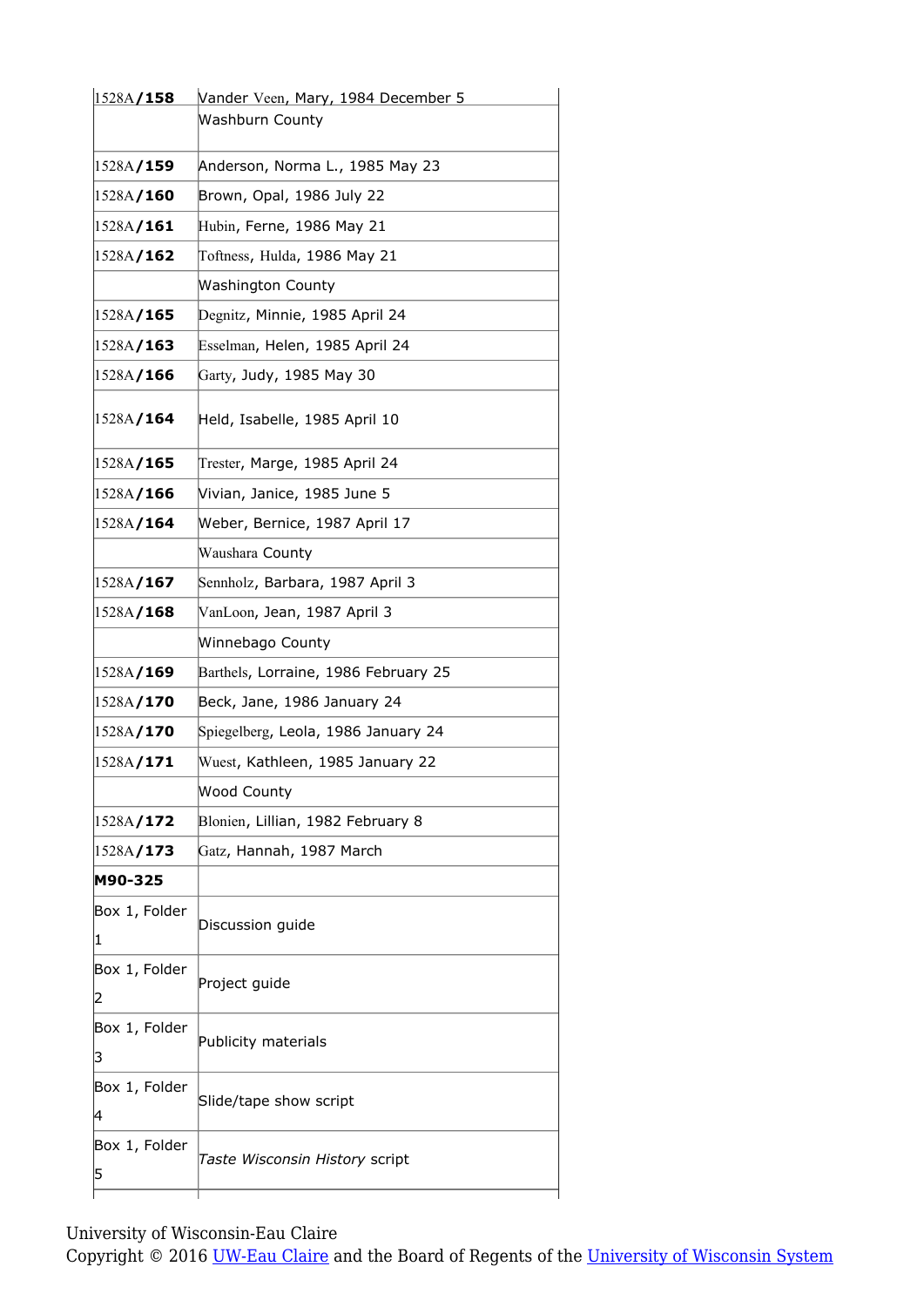|                     | Box 1, Folder Taste Wisconsin History: Oral History Cookbook |
|---------------------|--------------------------------------------------------------|
| 6                   | Reader, 1987                                                 |
| Box 6, Folder<br>11 | Extra publicity materials and discussion guides              |
| Box 6 Folder<br>12  | Extra slide/tape show script                                 |
|                     | Transcripts                                                  |
| Box 1, Folder<br>7  | Lina M. Allmann                                              |
| Box 1, Folder<br>8  | Thelma Ammann                                                |
| Box 1, Folder<br>9  | Carol Anderson                                               |
| Box 1, Folder<br>10 | Norma L. Anderson                                            |
| Box 1, Folder<br>11 | Van Anderson                                                 |
| Box 1, Folder<br>12 | Gwen Malum Bachellor                                         |
| Box 1, Folder<br>13 | Lorraine Barthels                                            |
| Box 1, Folder<br>14 | <b>Helen Bassett</b>                                         |
| Box 1 Folder        | Adeline Bauer, Evelyn Parma, Judith Rabas,                   |
| 15                  | Anita Schuller, Mary Taylor                                  |
| Box 1, Folder<br>16 | Isabel H. Baumann                                            |
| Box 1, Folder<br>17 | Jane Beck                                                    |
| Box 1, Folder<br>18 | Janell Becwar                                                |
| Box 1, Folder<br>19 | Lillian Berger                                               |
| Box 1, Folder<br>20 | Lucille Bergman                                              |
| Box 1, Folder<br>21 | Ruth Beyer                                                   |
| Box 1, Folder       |                                                              |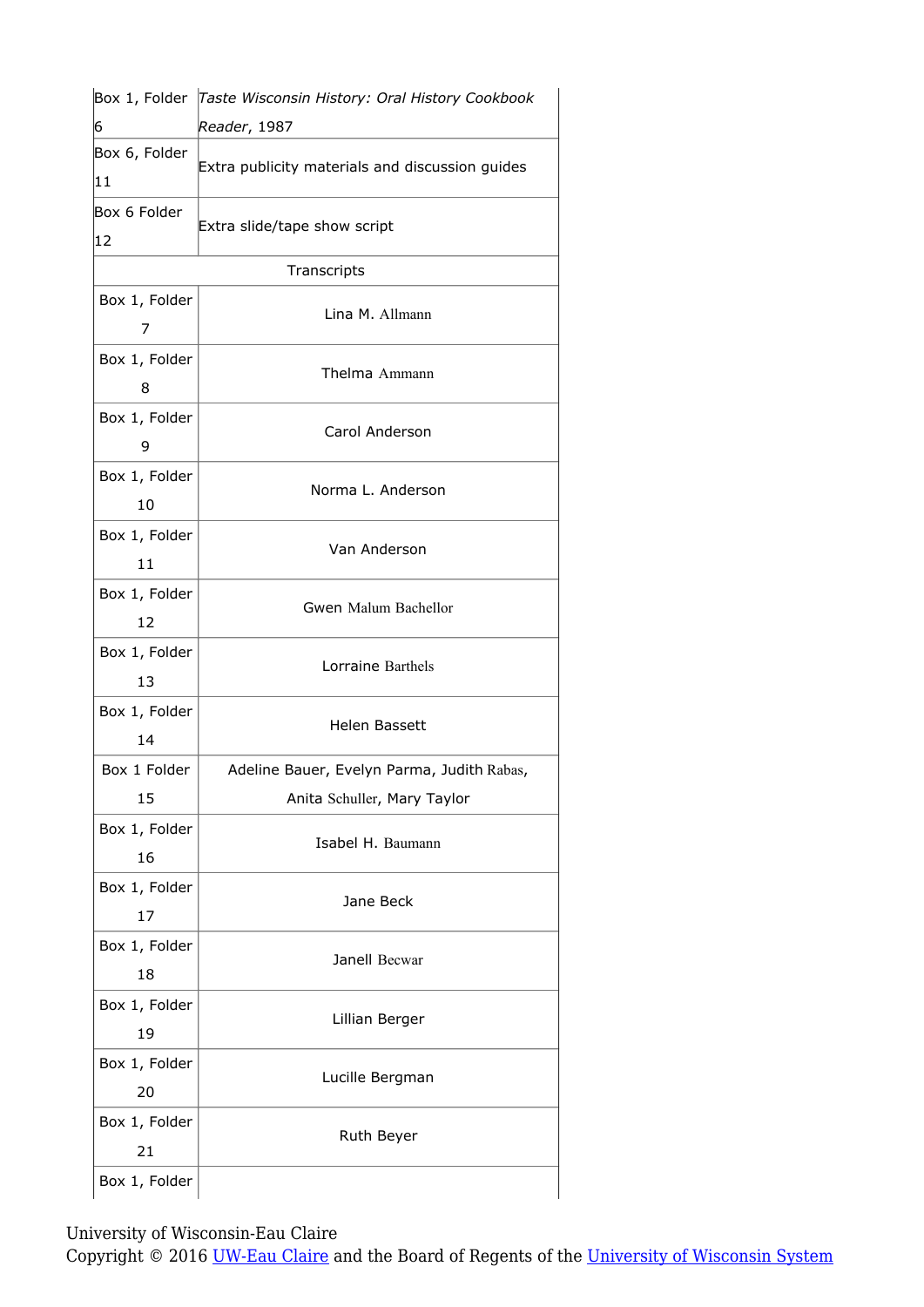| 22                  | Marilyn Behnd                                                                                                        |
|---------------------|----------------------------------------------------------------------------------------------------------------------|
| Box 1, Folder<br>23 | Trudi Biehn                                                                                                          |
| Box 1, Folder<br>24 | Marion Birdsall                                                                                                      |
| Box 1, Folder<br>25 | Patty Birnschein                                                                                                     |
| Box 1, Folder<br>26 | Vlasta Blaha                                                                                                         |
| Box 1, Folder<br>27 | Lillian Blonien                                                                                                      |
| Box 1, Folder<br>28 | Judith Bobrofsky                                                                                                     |
| Box 1, Folder<br>29 | Thomas Bobrofsky                                                                                                     |
| Box 1, Folder<br>30 | Blanche Bosdech, Ruth Gruendemann,<br>Josephine Herrmann, Joyce Kirchman, Ruth Viste,<br>Joni Wheeler, Judith Wolski |
| Box 1, Folder<br>31 | Doris Brandl                                                                                                         |
| Box 1, Folder<br>32 | Opal Brown                                                                                                           |
| Box 1, Folder<br>33 | Thelma Bullis                                                                                                        |
| Box 1, Folder<br>34 | Virginia Burkholder                                                                                                  |
| Box 1, Folder<br>35 | Sally Buseman                                                                                                        |
| Box 1, Folder<br>36 | Augusta Chambers                                                                                                     |
| Box 1, Folder<br>37 | Pauline Cherovsky                                                                                                    |
| Box 2, Folder<br>1  | Beatrice Christenson (Pierce)                                                                                        |
| Box 2, Folder<br>2  | Wilma Clasen                                                                                                         |
| Box 2, Folder<br>3  | Lois Jean Clifton                                                                                                    |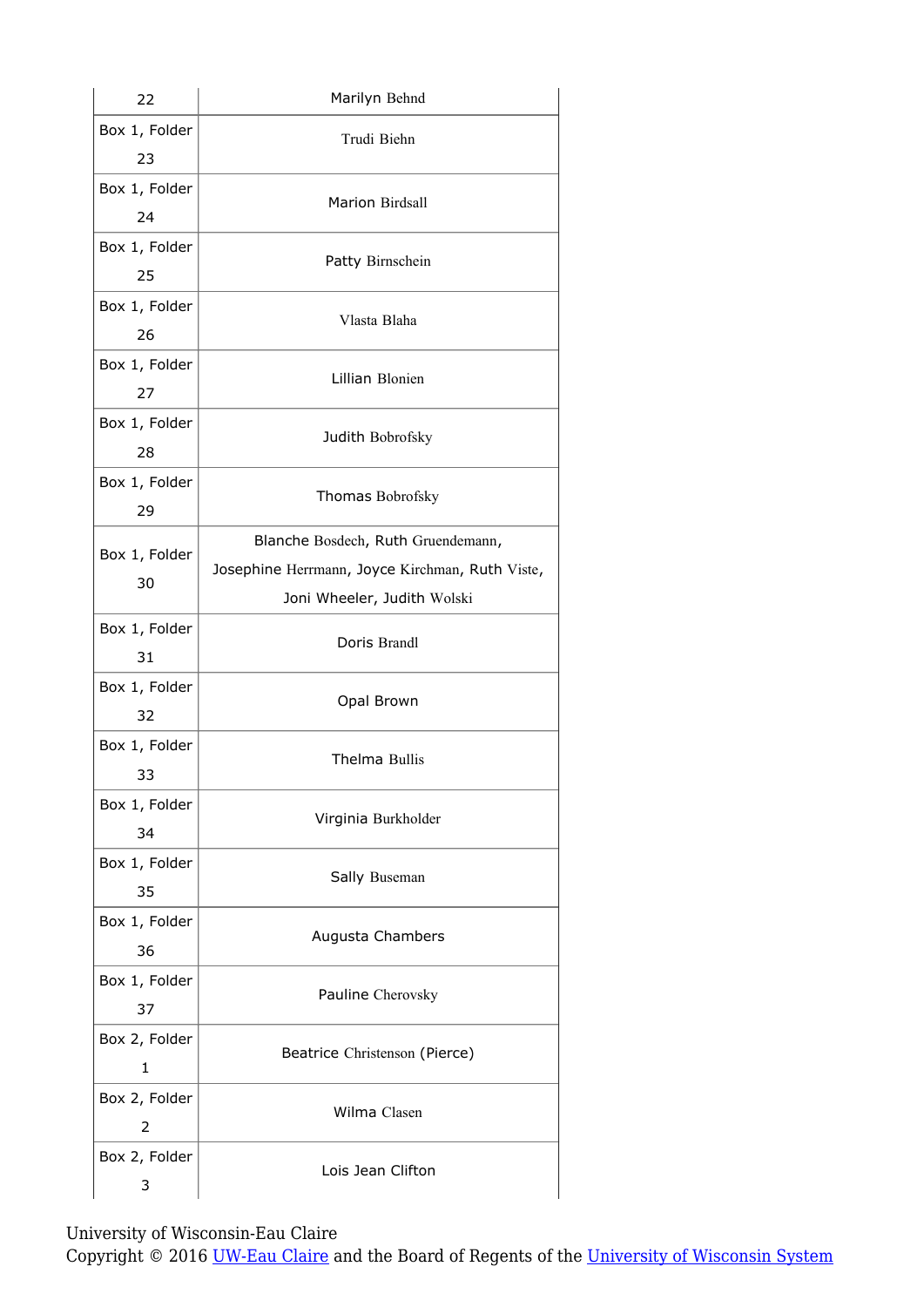| Box 2, Folder<br>4  | Lillian Corrigan                                |
|---------------------|-------------------------------------------------|
| Box 2, Folder<br>5  | Anna Cromley                                    |
| Box 2, Folder<br>6  | Marjorie Culbertson                             |
| Box 2, Folder<br>7  | Joanne Dach                                     |
| Box 2, Folder<br>8  | Wanda Dahlberg                                  |
| Box 2, Folder<br>9  | Ione Dahlvig                                    |
| Box 2, Folder<br>10 | <b>Florence David</b>                           |
| Box 2, Folder<br>11 | Patranella Degeneffe                            |
| Box 2, Folder<br>12 | Minnie Degnitz                                  |
| Box 2 Folder<br>13  | Ruth C. Dehne                                   |
| Box 2, Folder<br>14 | Dott Dobbs                                      |
| Box 2, Folder<br>15 | Pat Drakos                                      |
| Box 2, Folder<br>16 | Marie Eaton                                     |
| Box 2, Folder       | Inga Edge, Barbara Gratz, Verda Howell, Blanche |
| 17                  | Huntington, Rebecca Jentz, June Johnson         |
| Box 2, Folder<br>18 | Ruth Ekelin, Flora Hopkins                      |
| Box 2, Folder<br>19 | Becky L. Emerson                                |
| Box 2, Folder<br>20 | Elisabeth Epstein                               |
| Box 2, Folder<br>21 | Miriam Erickson                                 |
| Box 2, Folder       | Helen Esselman                                  |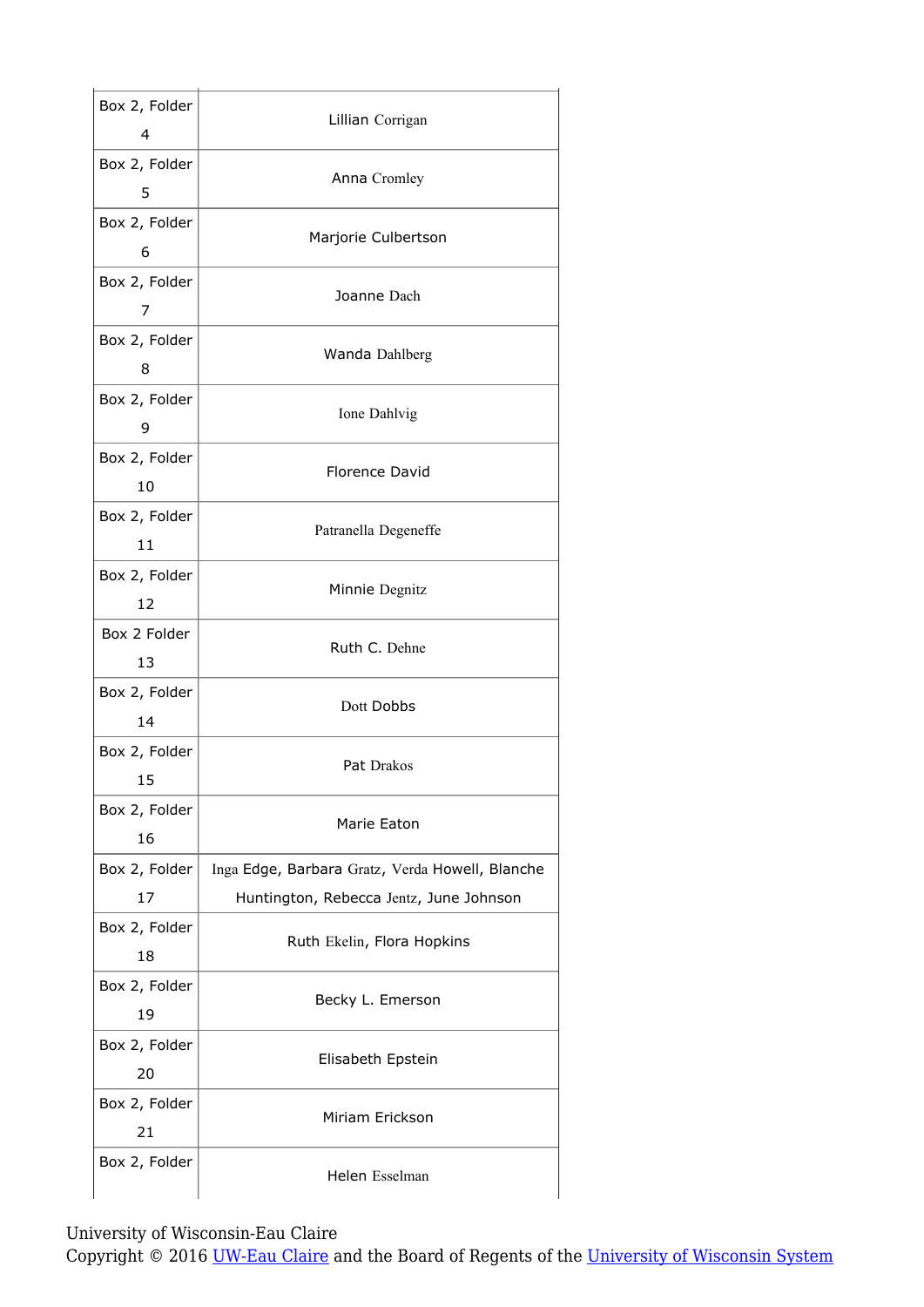| 22<br>Box 2, Folder<br>23 | Leda Fafford                  |
|---------------------------|-------------------------------|
| Box 2, Folder<br>24       | Marion Fauska                 |
| Box 2, Folder<br>25       | Marie Fetterly                |
| Box 2, Folder<br>26       | Mae Flaig                     |
| Box 2, Folder<br>27       | Karen Ann Flees, Agnes Hegber |
| Box 2, Folder<br>28       | Shari Garrison                |
| Box 2, Folder<br>29       | Judy Garty                    |
| Box 2, Folder<br>30       | Hannah Gatz                   |
| Box 2, Folder<br>31       | Muriel Gerner                 |
| Box 2, Folder<br>32       | Sachiko Gingras               |
| Box 2, Folder<br>33       | Mae Gliniecki, Lois Jorgenson |
| Box 2, Folder<br>34       | Eileen Guthrie, Betty Bray    |
| Box 3, Folder<br>1        | Mabel Gutzman                 |
| Box 3, Folder<br>2        | Leone Habeck                  |
| Box 3, Folder<br>3        | Alice Hacker                  |
| Box 3, Folder<br>4        | Virginia M. Hahm              |
| Box 3, Folder<br>5        | Leilah Halverson              |
| Box 3, Folder<br>6        | Georgianna Hamilton           |
| Box 3, Folder             |                               |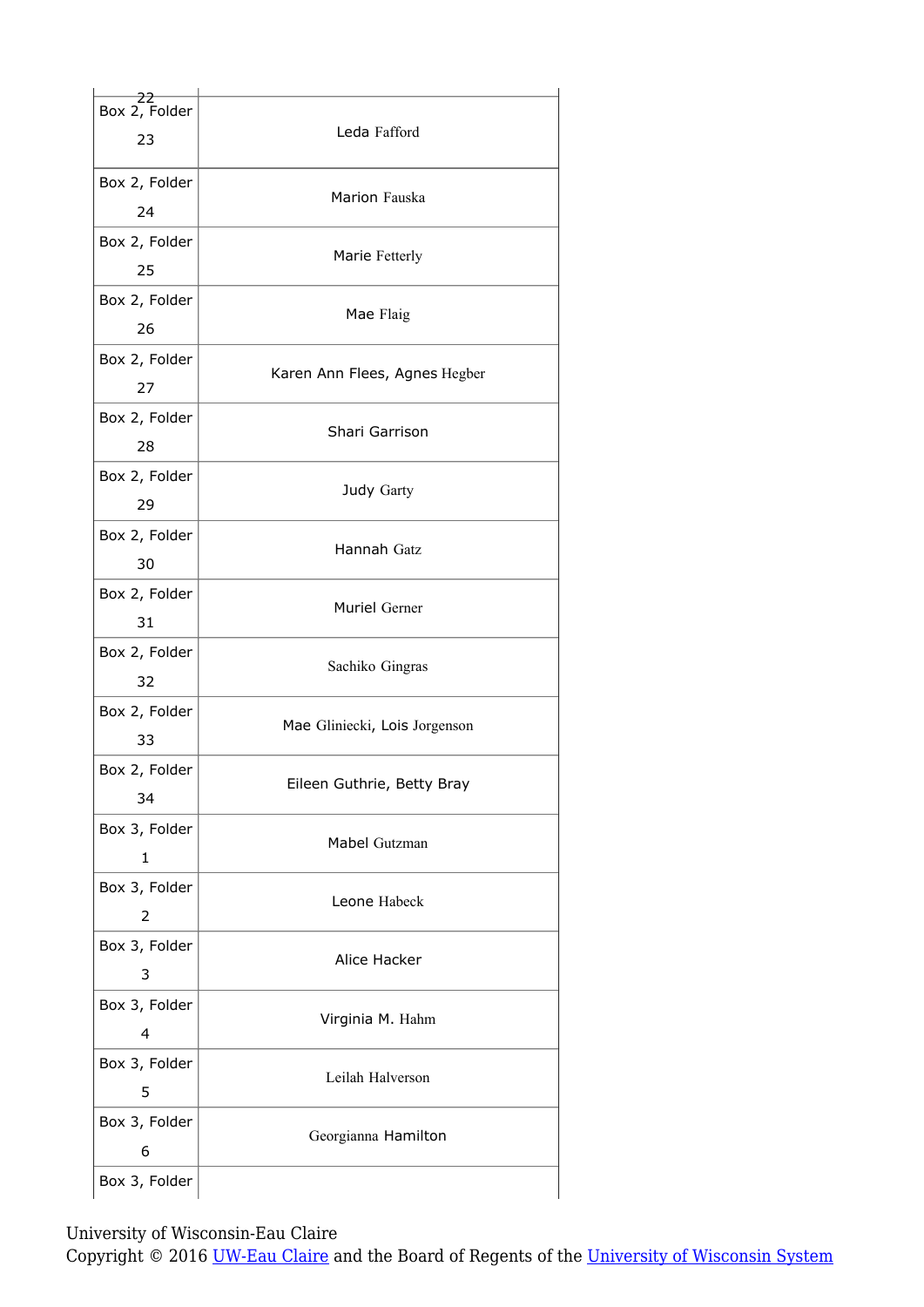| 7                   | Priscilla Jane Damrow Hargraves                                     |
|---------------------|---------------------------------------------------------------------|
| Box 3, Folder<br>8  | Ruth Harnois                                                        |
| Box 3, Folder<br>9  | Grace Hass                                                          |
| Box 3, Folder<br>10 | Isabelle Held                                                       |
| Box 3, Folder<br>11 | Barbara Hesselink                                                   |
| Box 3, Folder<br>12 | <b>Betty Hilbert</b>                                                |
| Box 3, Folder<br>13 | <b>Betty Hill</b>                                                   |
| Box 3, Folder<br>14 | Marybelle Hillery                                                   |
| Box 3, Folder<br>15 | Georgia Hoberg                                                      |
| Box 3, Folder<br>16 | Joyce Holterman                                                     |
|                     | Box 3, Folder   Effie Hoverson, Marie Laskowski, Jeannette Schultz, |
| 17                  | Diane Steinburger                                                   |
| Box 3, Folder<br>18 | Ferne Hubin                                                         |
| Box 3, Folder<br>19 | Barbara Innes, Marforie Hoffren                                     |
| Box 3, Folder<br>20 | Charlotte C. Jaeger                                                 |
| Box 3, Folder<br>21 | Agnes Janes                                                         |
| Box 3, Folder<br>22 | Martha Johnsen                                                      |
| Box 3, Folder<br>23 | Norma Larson Johnson                                                |
| Box 3, Folder<br>24 | Elizabeth Kadonsky                                                  |
|                     |                                                                     |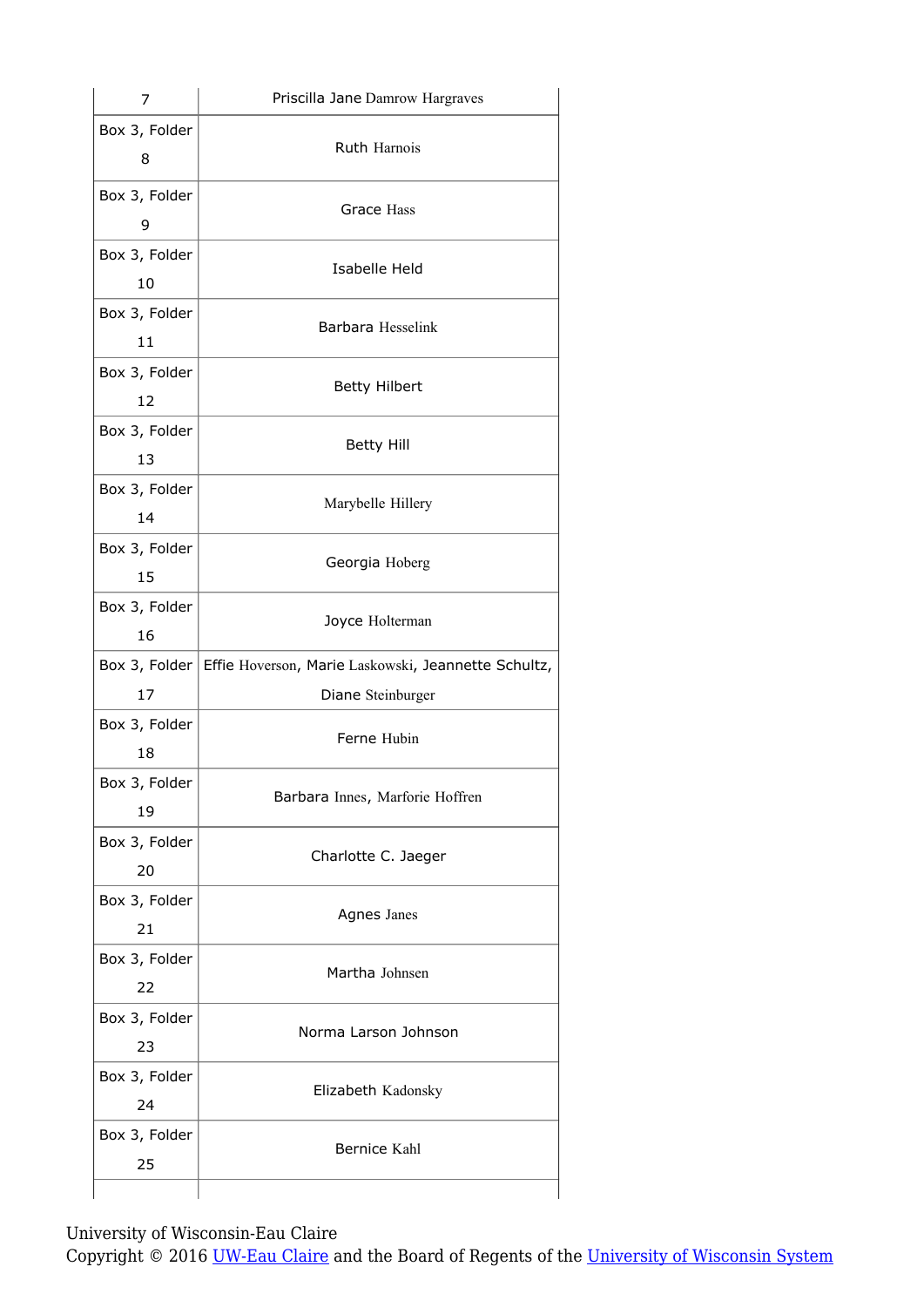| Box 3, Folder                | Ella Kell                    |
|------------------------------|------------------------------|
| $-26$<br>Box 3, Folder<br>27 | Delores Kenyon               |
| Box 3, Folder<br>28          | Kenlyn Kiener                |
| Box 3, Folder<br>29          | Margaret L. King             |
| Box 3, Folder<br>30          | Barbara Klug                 |
| Box 3, Folder<br>31          | Effie Knudsen, Helen Hulberg |
| Box 4, Folder<br>1           | Lois Knutson, Helen Dean     |
| Box 4, Folder<br>2           | Ann E. Kolka                 |
| Box 4, Folder<br>3           | Cel Konyn                    |
| Box 4, Folder<br>4           | Ruth Korn                    |
| Box 4, Folder<br>5           | Lorna Kuehl                  |
| Box 4, Folder<br>6           | Bertha Kurki                 |
| Box 4, Folder<br>7           | Granada Laube                |
| Box 4, Folder<br>8           | Celia Lausted                |
| Box 4, Folder<br>9           | Margaret Lawler              |
| Box 4, Folder<br>10          | Grace Leino, Irene Meyer     |
| Box 4, Folder<br>11          | Ida Leuenberger              |
| Box 4, Folder<br>12          | Aili G. Lindahl              |
| Box 4, Folder<br>13          | Nora Mae Link                |
|                              |                              |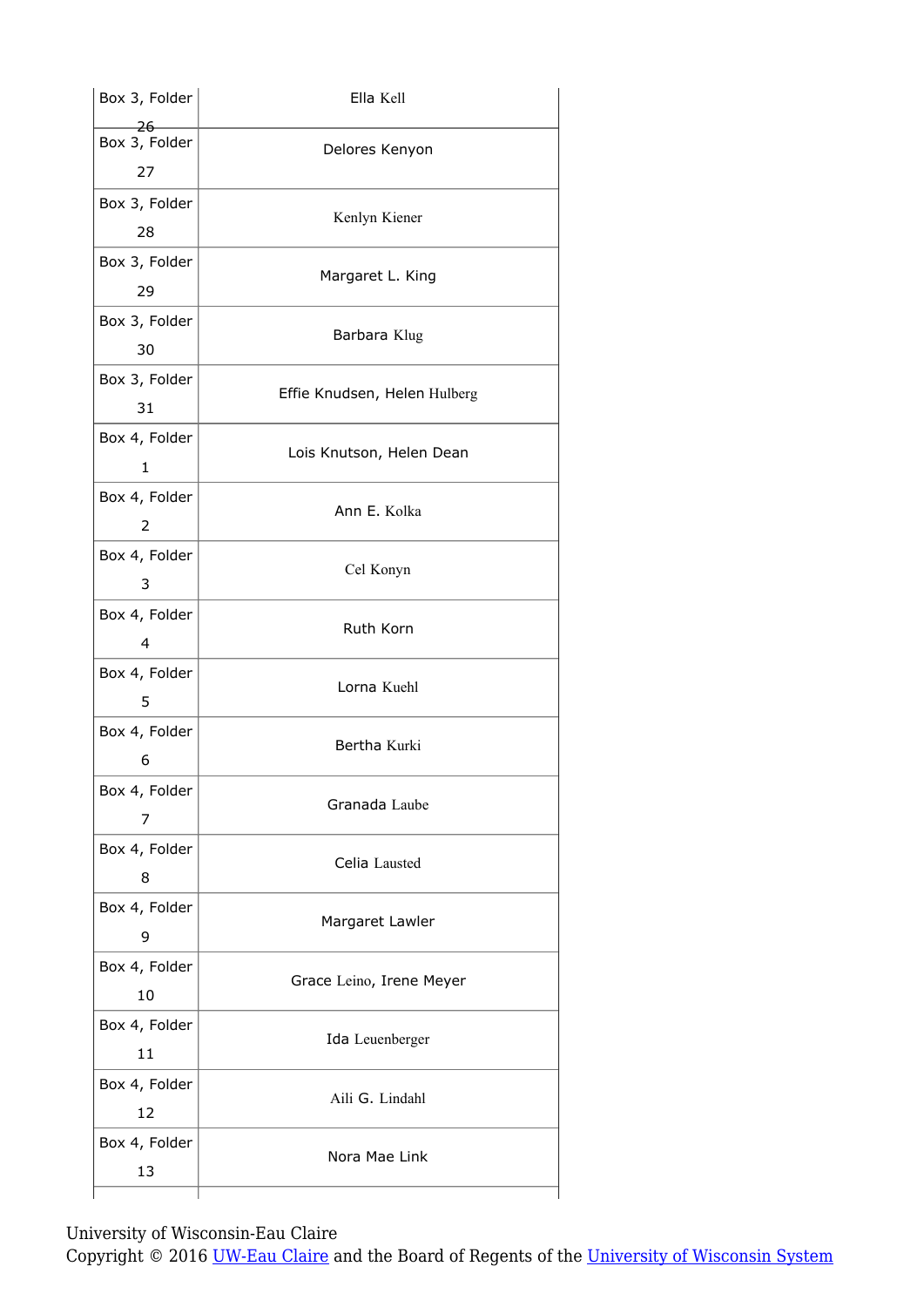| Box 4, Folder       | Caroline Mach          |
|---------------------|------------------------|
| 14                  |                        |
| Box 4, Folder<br>15 | Emma Marshall          |
|                     |                        |
| Box 4, Folder       | <b>Ethel McCarron</b>  |
| 16                  |                        |
| Box 4, Folder       | Elizabeth J. McConnell |
| 17                  |                        |
| Box 4, Folder       |                        |
| 18                  | Ardith McDowell        |
| Box 4, Folder       |                        |
| 19                  | Don McDowell           |
| Box 4, Folder       |                        |
| 20                  | Margaret Michaud       |
| Box 4, Folder       |                        |
| 21                  | Mary Minnema           |
|                     |                        |
| Box 4, Folder       | Margaret Mohns         |
| 22                  |                        |
| Box 4, Folder       | Elizabeth Morey        |
| 23                  |                        |
| Box 4, Folder       | Helen Nelson           |
| 24                  |                        |
| Box 4, Folder       |                        |
| 25                  | Josephine Nixon        |
| Box 4, Folder       |                        |
| 26                  | Alice Nuttleman        |
| Box 4, Folder       |                        |
| 27                  | Audrey O'Harrow        |
| Box 4, Folder       |                        |
| 29                  | Leonora Ohm            |
|                     |                        |
| Box 4, Folder       | Margaret O'Rourke      |
| 28                  |                        |
| Box 4, Folder       | Irene Parker           |
| 30                  |                        |
| Box 4 Folder        | Marian Pechacek        |
|                     |                        |
| 31                  |                        |
| Box 4, Folder       | <b>Helen Peck</b>      |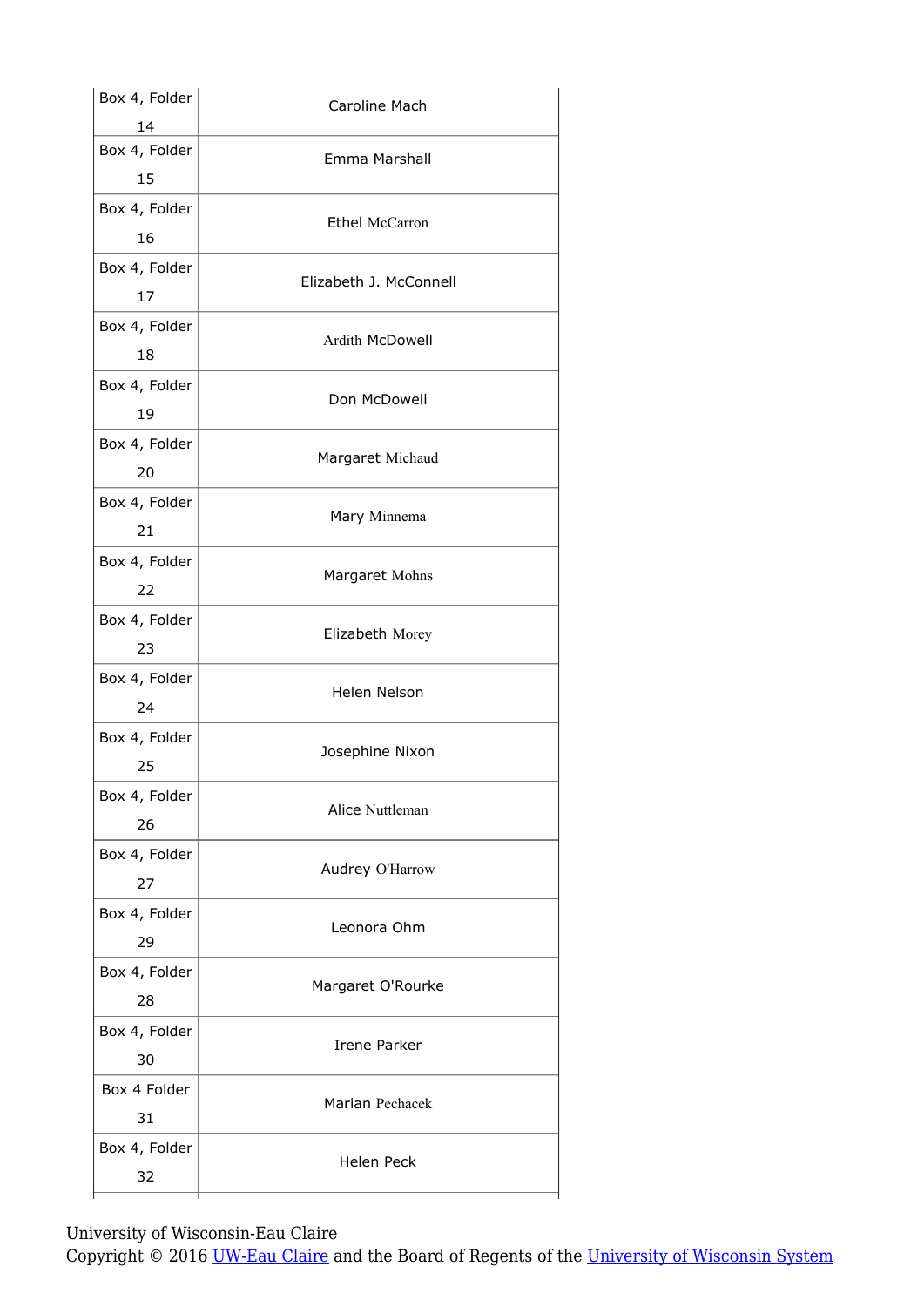| Box 4 Folder  | Betty Pipkorn                                                     |
|---------------|-------------------------------------------------------------------|
| 33            |                                                                   |
| Box 5, Folder | Christine Plisch (Marathon)                                       |
| 1             |                                                                   |
| Box 5, Folder |                                                                   |
| 2             | Emmy Quirt                                                        |
| Box 5, Folder |                                                                   |
| 3             | <b>Ethel Rankl</b>                                                |
|               | Box 5, Folder Gladys Ratajczak, Leona Dembinski, Sophia Janowski, |
| 4             | Lucy Schlies                                                      |
| Box 5, Folder |                                                                   |
| 40            | Glenna Reinhard                                                   |
| Box 5, Folder |                                                                   |
| 5             | <b>Esther Reinhardt</b>                                           |
| Box 5, Folder |                                                                   |
| 6             | Elsie Roberts, Florence Rhyme                                     |
| Box 5, Folder |                                                                   |
| 7             | Gwen Ruff                                                         |
| Box 5, Folder |                                                                   |
| 8             | Henrietta Sannes                                                  |
| Box 5, Folder |                                                                   |
| 9             | Aleda Saari                                                       |
| Box 5, Folder |                                                                   |
| 10            | Evelyn Sarinske                                                   |
| Box 5, Folder |                                                                   |
| 11            | Diane Sattler                                                     |
| Box 5, Folder |                                                                   |
| 12            | Georgia Schaefer                                                  |
| Box 5 Folder  |                                                                   |
| 13            | Elda Schiesser                                                    |
| Box 5, Folder |                                                                   |
| 14            | Kathryn Schmaling                                                 |
|               |                                                                   |
| Box 5, Folder | Verna Schmidt, Jackie Wszalek                                     |
| 15            |                                                                   |
| Box 5, Folder | Effie Schreiber                                                   |
| 16            |                                                                   |
| Box 5, Folder | Ora Schwake                                                       |
| 17            |                                                                   |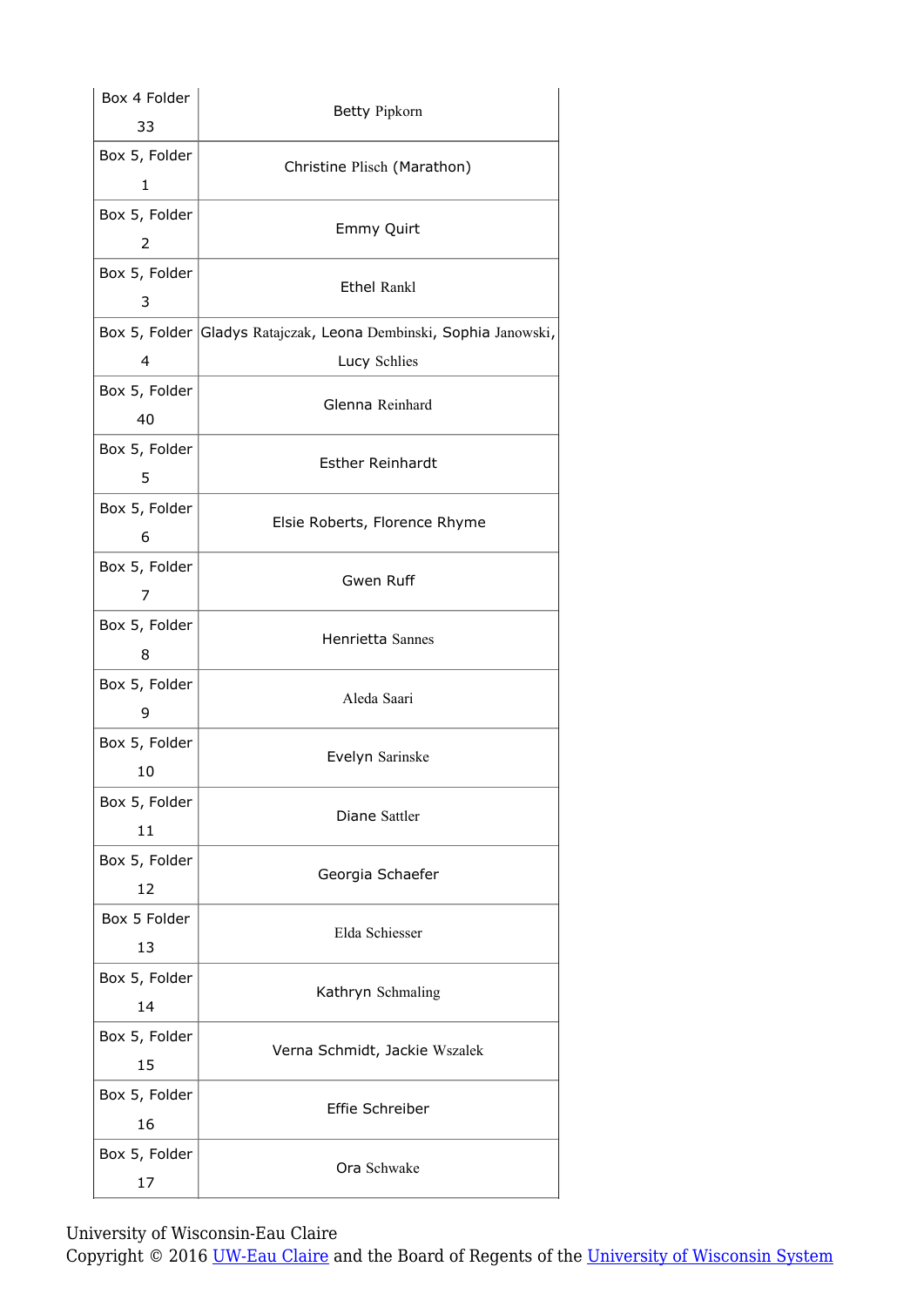| Box 5, Folder<br>18 | Barbara Sennholz     |
|---------------------|----------------------|
| Box 5, Folder<br>19 | Edna Sherman         |
| Box 5, Folder<br>20 | Fran Smiley          |
| Box 5, Folder<br>21 | Gladys Smith         |
| Box 5, Folder<br>22 | Leola Spiegelberg    |
| Box 5, Folder<br>23 | Leslie Stang         |
| Box 5, Folder<br>24 | Diane Steiner        |
| Box 5, Folder<br>25 | Carolyn Stevenson    |
| Box 5, Folder<br>26 | Lucille Storm        |
| Box 5, Folder<br>27 | Bernice Taipale      |
| Box 5, Folder<br>28 | Lucille M. Thomas    |
| Box 5, Folder<br>29 | Hulda Toftness       |
| Box 5, Folder<br>30 | <b>Betty Tousley</b> |
| Box 5, Folder<br>31 | Katherine Trenary    |
| Box 5, Folder<br>32 | Marge Trester        |
| Box 5, Folder<br>33 | Shelia Rae Tydrich   |
| Box 5, Folder<br>34 | Jean VanLoon         |
| Box 5, Folder<br>35 | Mary Vander Veen     |
| Box 5, Folder       | Laura Vennes         |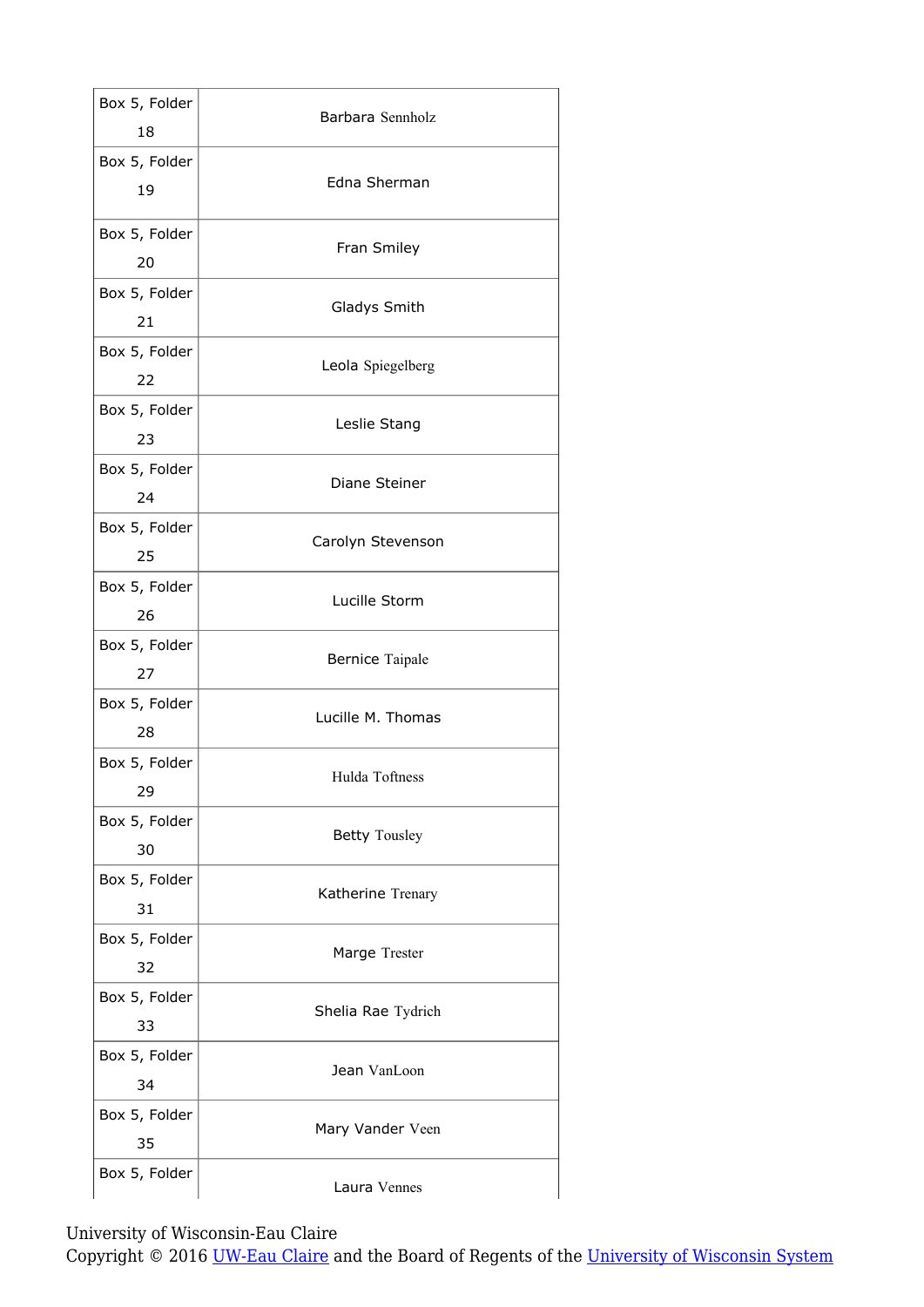| 36                            |                            |
|-------------------------------|----------------------------|
| Box 5, Folder<br>37           | Katherine Verhaagh         |
| Box 5, Folder<br>38           | Janice Vivian              |
| Box 5, Folder<br>39           | Laura Wahl                 |
| Box 6, Folder<br>1            | Hazel Wallace              |
| Box 6, Folder<br>2            | Julie Waterman             |
| Box 6, Folder<br>3            | Bernice Weber              |
| Box 6, Folder<br>4            | Evelyn Weiss               |
| Box 6, Folder<br>5            | Eleanor Werner             |
| Box 6, Folder<br>6            | Martha Westphal            |
| Box 6, Folder<br>7            | John W. Wilson             |
| Box 6, Folder<br>8            | Kathleen Wuest             |
| Box 6, Folder<br>9            | Karen Wyse                 |
| Box 6, Folder<br>10           | Marylln M. Zirbel          |
|                               | <b>Series: Photographs</b> |
| Box 7, Folder<br>$\mathbf{1}$ | Adams                      |
| Box 7, Folder<br>2            | Ashland                    |
| Box 7, Folder<br>3            | Bayfield                   |
| Box 7, Folder<br>4            | <b>Brown</b>               |
| Box 7, Folder<br>5            | <b>Buffalo</b>             |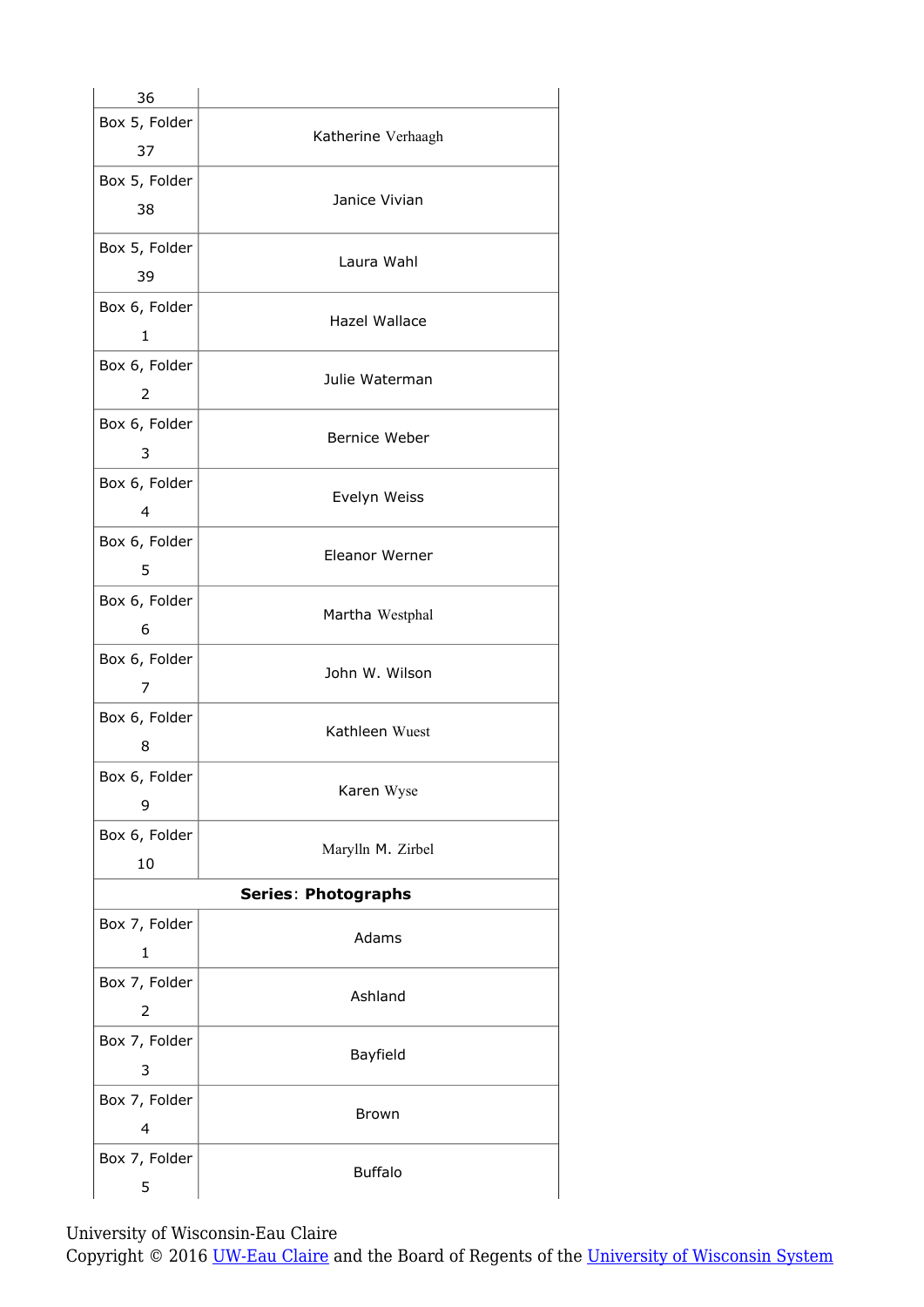| Box 7, Folder<br>6  | <b>Burnett</b> |
|---------------------|----------------|
| Box 7, Folder<br>7  | Calumet        |
| Box 7, Folder<br>8  | Chippewa       |
| Box 7, Folder<br>9  | Dane           |
| Box 7, Folder<br>10 | Dodge          |
| Box 7, Folder<br>11 | Door           |
| Box 7, Folder<br>12 | Douglas        |
| Box 7, Folder<br>13 | Dunn           |
| Box 7, Folder<br>14 | Eau Claire     |
| Box 7, Folder<br>15 | Fond du Lac    |
| Box 7, Folder<br>16 | Green          |
| Box 7, Folder<br>17 | Green Lake     |
| Box 7, Folder<br>18 | Iowa           |
| Box 7, Folder<br>19 | Iron           |
| Box 7, Folder<br>20 | Jackson        |
| Box 7, Folder<br>21 | Jefferson      |
| Box 7, Folder<br>22 | Kenosha        |
| Box 7, Folder<br>23 | Lafayette      |
| Box 7, Folder       | La Crosse      |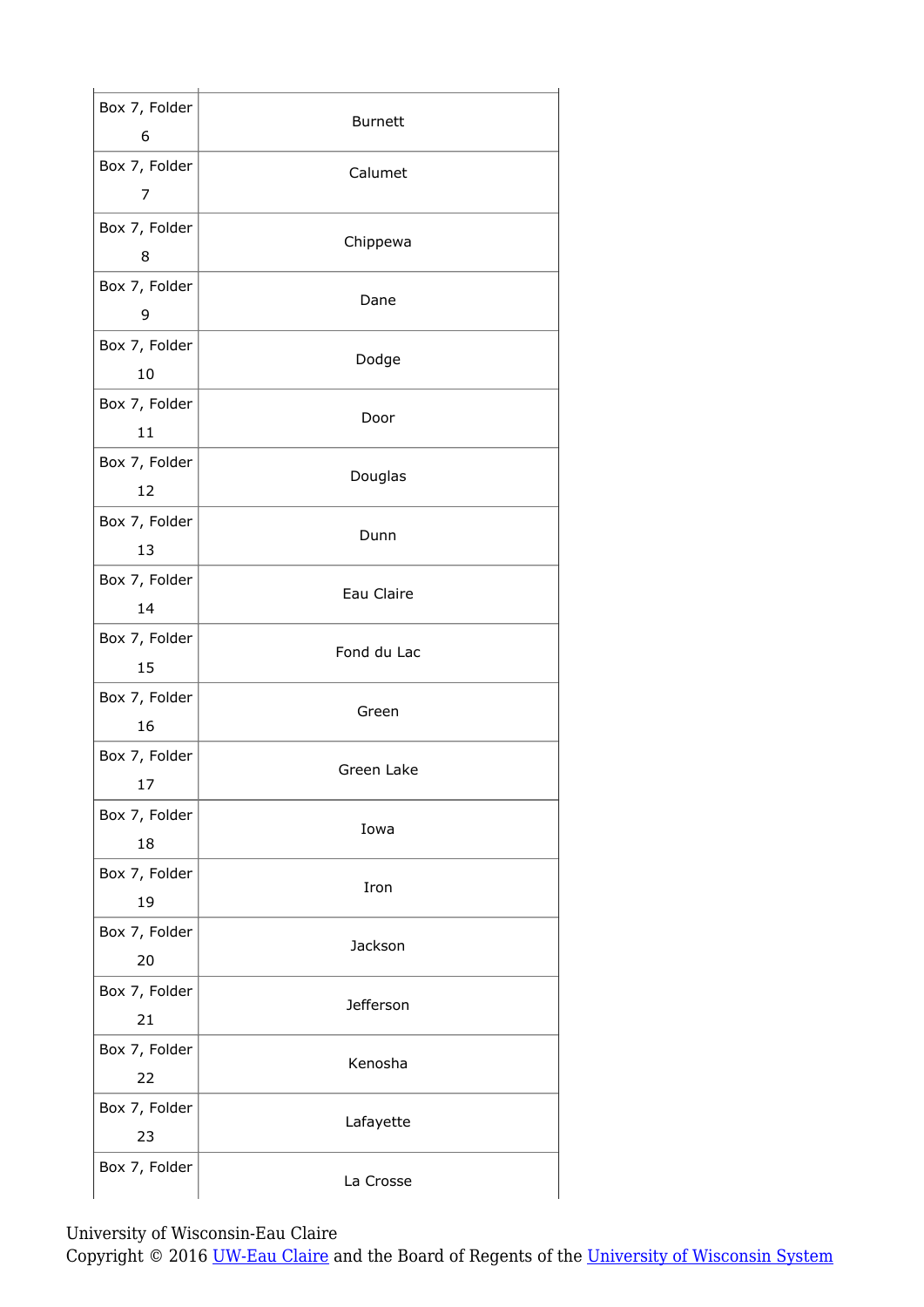| $24-$          |           |
|----------------|-----------|
| Box 7, Folder  | Kewaunee  |
| 25             |           |
| Box 7, Folder  | Marathon  |
| 26             |           |
| Box 7, Folder  | Marinette |
| 27             |           |
| Box 7, Folder  | Monroe    |
| 28             |           |
| Box 7, Folder  | Oneida    |
| 29             |           |
| Box 7, Folder  | Outagamie |
| 30             |           |
| Box 7, Folder  | Ozankee   |
| 31             |           |
| Box 7, Folder  | Pierce    |
| 32             |           |
| Box 7, Folder  | Polk      |
| 33             |           |
| Box 7, Folder  | Portage   |
| 34             |           |
| Box 7, Folder  | Rock      |
| 35             |           |
| Box 7, Folder  | Sauk      |
| 36             |           |
| Box 7, Folder  | Sawyer    |
| 37             |           |
| Box 7, Folder  | Sheboygan |
| 38             |           |
| Box 7, Folder  | St. Croix |
| 39             |           |
| Box 8, Folder  | Walworth  |
| $\mathbf{1}$   |           |
| Box 8, Folder  | Washburn  |
| $\overline{2}$ |           |
| Box 8, Folder  | Waupaca   |
| 3              |           |
| Box 8, Folder  |           |
|                | Wood      |